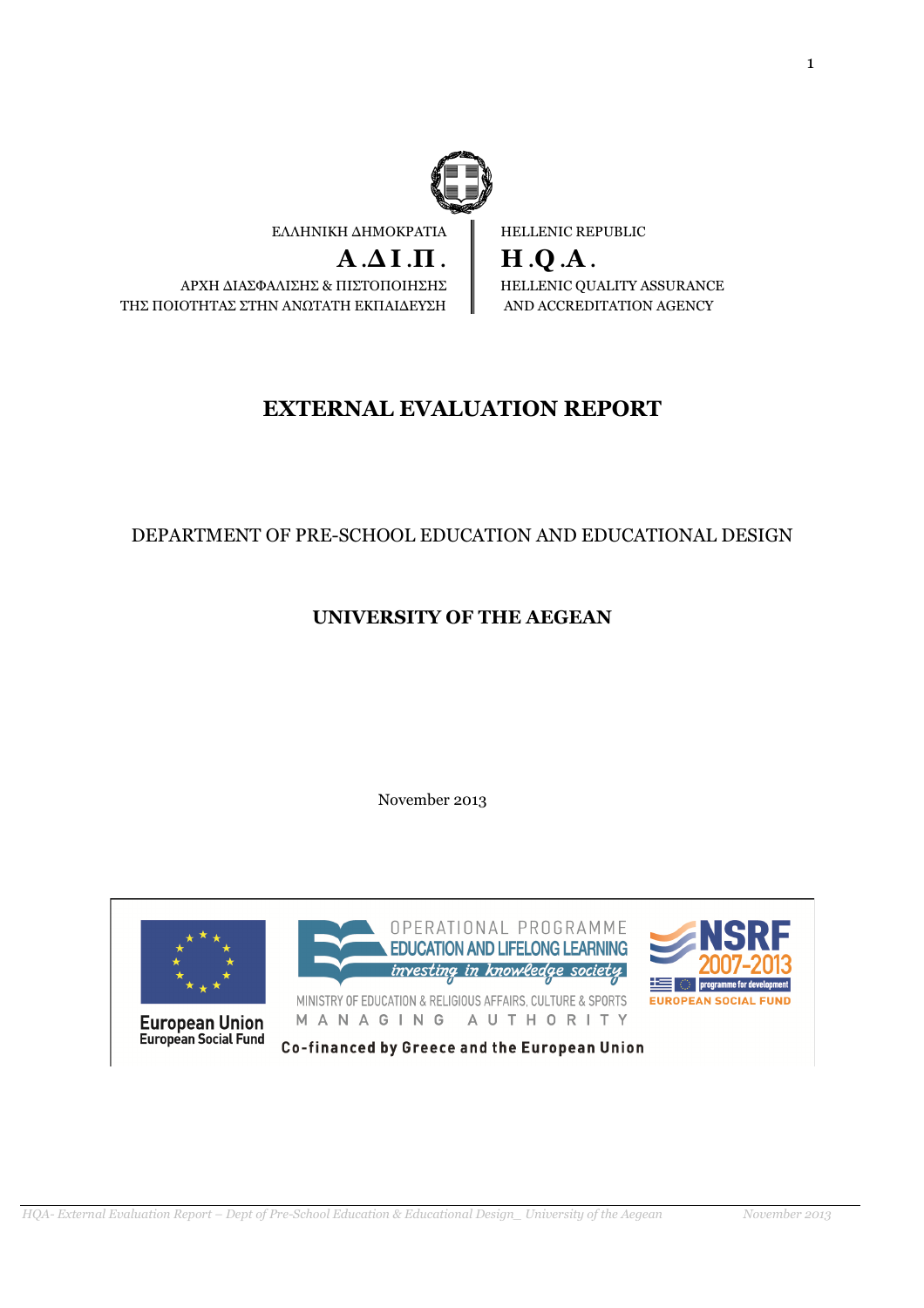# TABLE OF CONTENTS

## The External Evaluation Committee

### Introduction

## I. The External Evaluation Procedure

• Brief account of documents examined, of the Site Visit, meetings and facilities visited.

## II. The Internal Evaluation Procedure

• Comments on the quality and completeness of the documentation provided and on the overall acceptance of and participation in the Quality Assurance procedures by the Department.

### Α. Curriculum

### APPROACH

• Goals and objectives of the Curriculum, structure and content, intended learning outcomes.

### IMPLEMENTATION

• Rationality, functionality, effectiveness of the Curriculum.

### RESULTS

• Maximizing success and dealing with potential inhibiting factors.

### IMPROVEMENT

• Planned improvements.

### B. Teaching

# APPROACH:

• Pedagogic policy and methodology, means and resources.

## IMPLEMENTATION

• Quality and evaluation of teaching procedures, teaching materials and resources, mobility.

### RESULTS

• Efficacy of teaching, understanding of positive or negative results.

### IMPROVEMENT

• Proposed methods for improvement.

## C. Research

## APPROACH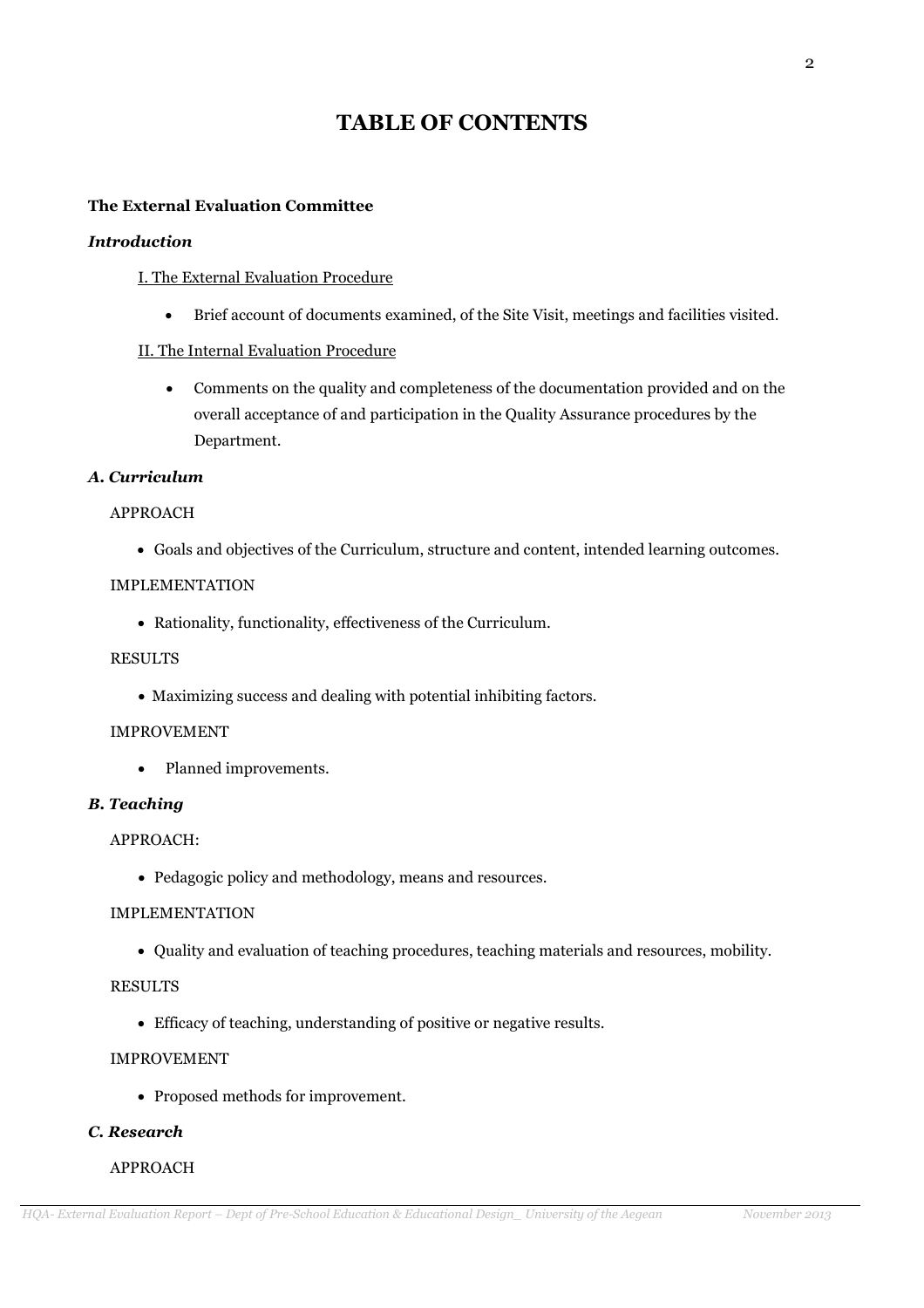• Research policy and main objectives.

#### IMPLEMENTATION

• Research promotion and assessment, quality of support and infrastructure.

#### RESULTS

• Research projects and collaborations, scientific publications and applied results.

### IMPROVEMENT

• Proposed initiatives aiming at improvement.

### D. All Other Services

#### APPROACH

• Quality and effectiveness of services provided by the Department.

#### IMPLEMENTATION

• Organization and infrastructure of the Department's administration (e.g. secretariat of the Department).

### RESULTS

• Adequateness and functionality of administrative and other services.

### IMPROVEMENTS

• Proposed initiatives aiming at improvement.

### Collaboration with social, cultural and production organizations

# E. Strategic Planning, Perspectives for Improvement and Dealing with Potential Inhibiting Factors

• Short-, medium- and long-term goals and plans of action proposed by the Department.

### F. Final Conclusions and recommendations of the EEC on:

• The development and present situation of the Department, good practices and weaknesses identified through the External Evaluation process, recommendations for improvement.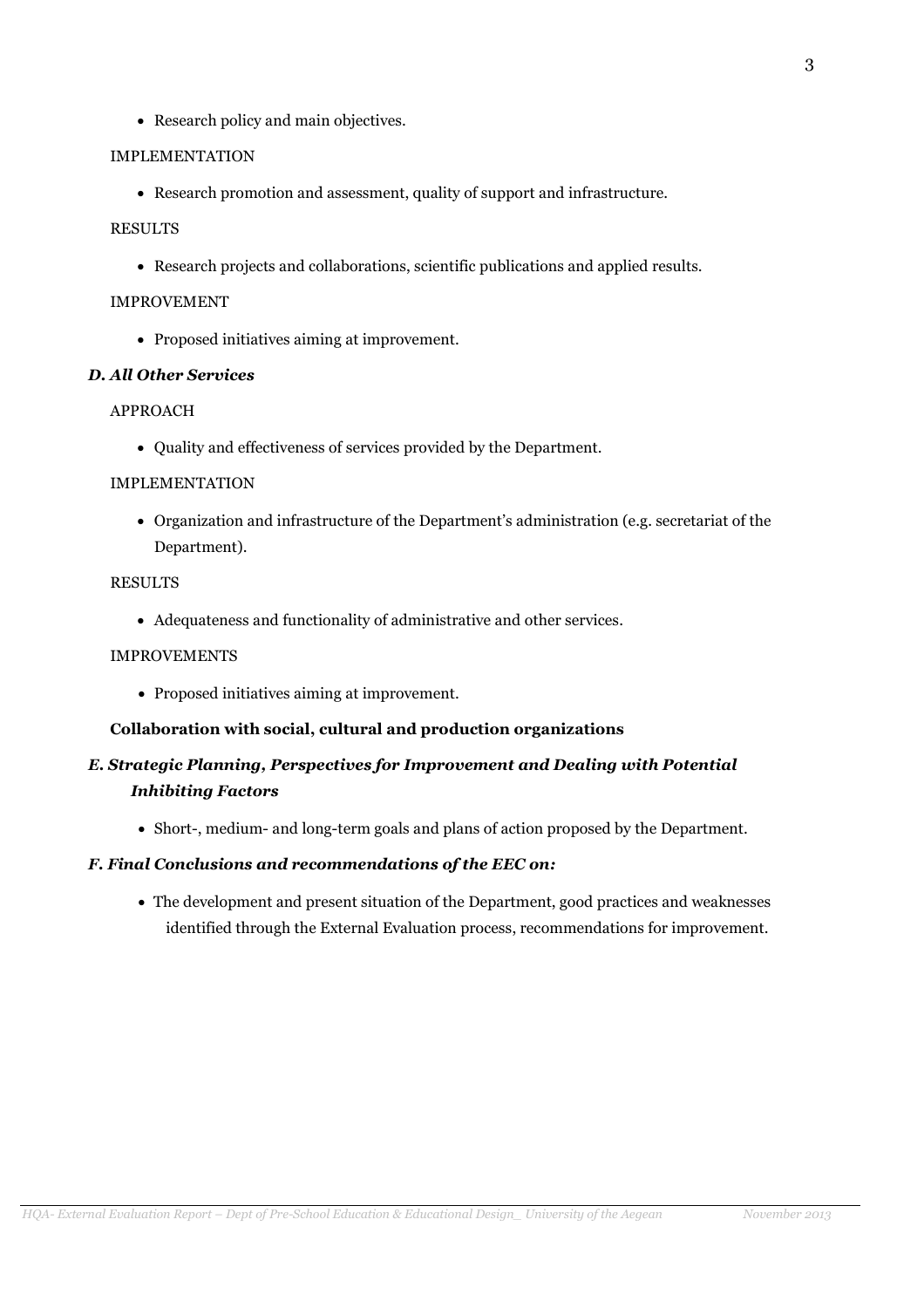# External Evaluation Committee

The Committee responsible for the External Evaluation of the Department of Pre-School Education & Educational Design of the University of the Aegean consisted of the following three (3) expert evaluators drawn from the Registry constituted by the HQA in accordance with Law 3374/2005:

1. Dr George Philippou (Coordinator)

Professor retired, University of Cyprus

2. Dr Michalinos Zembylas

Associate Professor, Open University, Nicosia, Cyprus

3. Dr. Paul Zachos,

Director Association for the Cooperative Advancement of Science and Education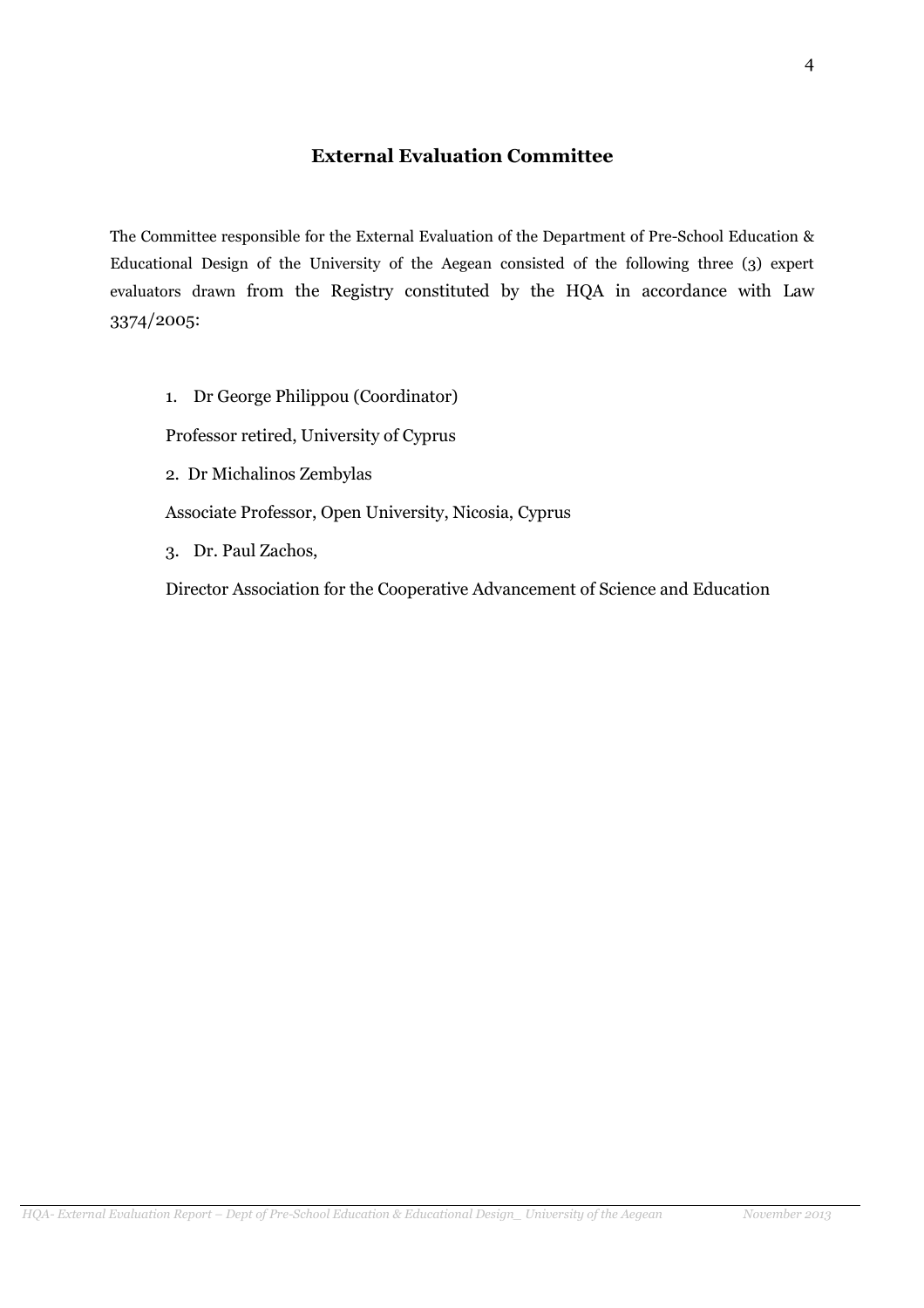N.B. The structure of the "Template" proposed for the External Evaluation Report mirrors the requirements of Law 3374/2005 and corresponds overall to the structure of the Internal Evaluation Report submitted by the Department.

The length of text in each box is free. Questions included in each box are not exclusive nor should they always be answered separately; they are meant to provide a general outline of matters that should be addressed by the Committee when formulating its comments.

# Introduction

The External Evaluation Committee (EEC) welcomed the opportunity to participate in this important evaluation instigated by the Ministry of Education of the Government of Greece. The EEC was warmly received by the Vice-rectors of the University of the Aegean (UoA), faculty, and staff of the the Department of Pre-School Education & Educational Design (DE.PS.E.E.D) of the UoA who went out of their way to facilitate the efficient functioning of the EEC. The staff of the DE.PS.E.E.D contributed whole-heartedly to the evaluation process with professionalism, honesty and enthusiasm. The conclusions described below were reached **unanimously**.

## Description of the DE.PS.E.E.D

The academic personnel of the DE.PS.E.E.D is comprised of 9 Professors, 3 Associate Professors, 7 Assistant Professors, 2 lecturers and 8 contracted faculty members (note: the previous academic year was the last in which there were contracted faculty members). The Bachelor's program at DE.PS.E.E.D of the UoA is comprised of 8 semesters of theoretical and practical study. The Department accepts approximately 240 students into its undergraduate program each year and has approximately 850 undergraduate students currently enrolled across the 8 semesters of the program.

Graduate Programs: Since academic year 2004-2005, the DE.PS.E.E.D also offers also graduate programs; it now offers four graduate programs and a fifth in cooperation with two Departments of the Aristotelian University of Thessalonica. The main goal of these programs is to provide the educational system with high calibre graduates who have deep understanding and practical experience in educational design and interdisciplinary studies. The DE.PS.E.E.D also provides for Ph.D. studies. Currently, the total number of graduate students is about 360 and the number of PhD candidates is approximately 50.

Throughout this report we discuss the bachelor, graduate level and PhD programs separately, as we consider the Department's effort in each of these levels as being of distinct importance.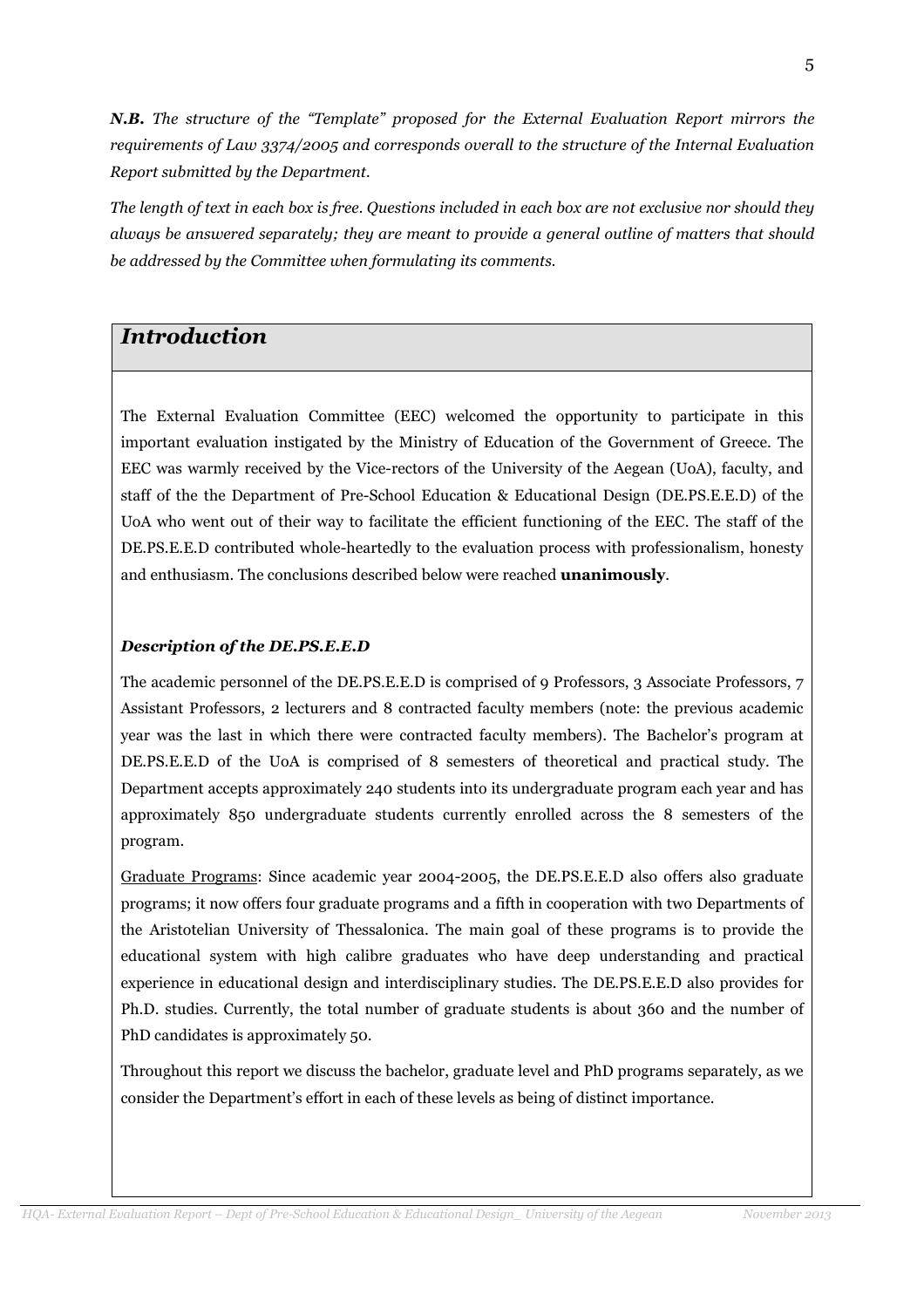### I. The External Evaluation Procedure

- Dates and brief account of the site visit.
- Whom did the Committee meet?
- List of Reports, documents, other data examined by the Committee.
- Groups of teaching and administrative staff and students interviewed
- Facilities visited by the External Evaluation Committee.

#### The External Evaluation Committee (EEC) has visited:

- 1. The Hellenic Quality Assurance Agency for Higher Education (HQA) (4/11/2013),
- 2. The main campus of the School of Humanities of the UoA (5/11/2013),
- 3. The Kameiros building, where most meetings with faculty, administration and students were held (5-6/11/2013),
- 4. The cafeteria of the School of Humanities (5/11/2013),
- 5. The restaurant of the School of Humanities (5/11/2013),
- 6. The Demetra building, home of graduate programs and e-learning facilities  $(6/11/2013)$ ,
- 7. The gym and theatre room of the DE.PS.E.E.D (5/11/2013)
- 8. The new building of the DE.PS.E.E.D (Kleovoulos Building) (5/11/2013), and
- 9. The Town Hall (having a meeting with two former mayors and representatives of social, cultural and production organizations) (6/11/2013).

#### The External Evaluation Committee (EEC) has met:

- 1. Representatives of the Hellenic Quality Assurance Agency for Higher Education
- 2. The Vice Rector of academic affairs of the UoA
- 3. The Vice Rector of research and strategic planning of the UoA
- 4. The Chair of the DE.PS.E.E.D
- 5. The Internal Evaluation Group and the academic and scientific staff of the DE.PS.E.E.D
- 6. A group of undergraduate students of the DE.PS.E.E.D
- 7. A group of postgraduate and PhD students of the DE.PS.E.E.D
- 8. The administrative and secretariat staff of the DE.PS.E.E.D
- 9. The directors of the 4 graduate programs of the DE.PS.E.E.D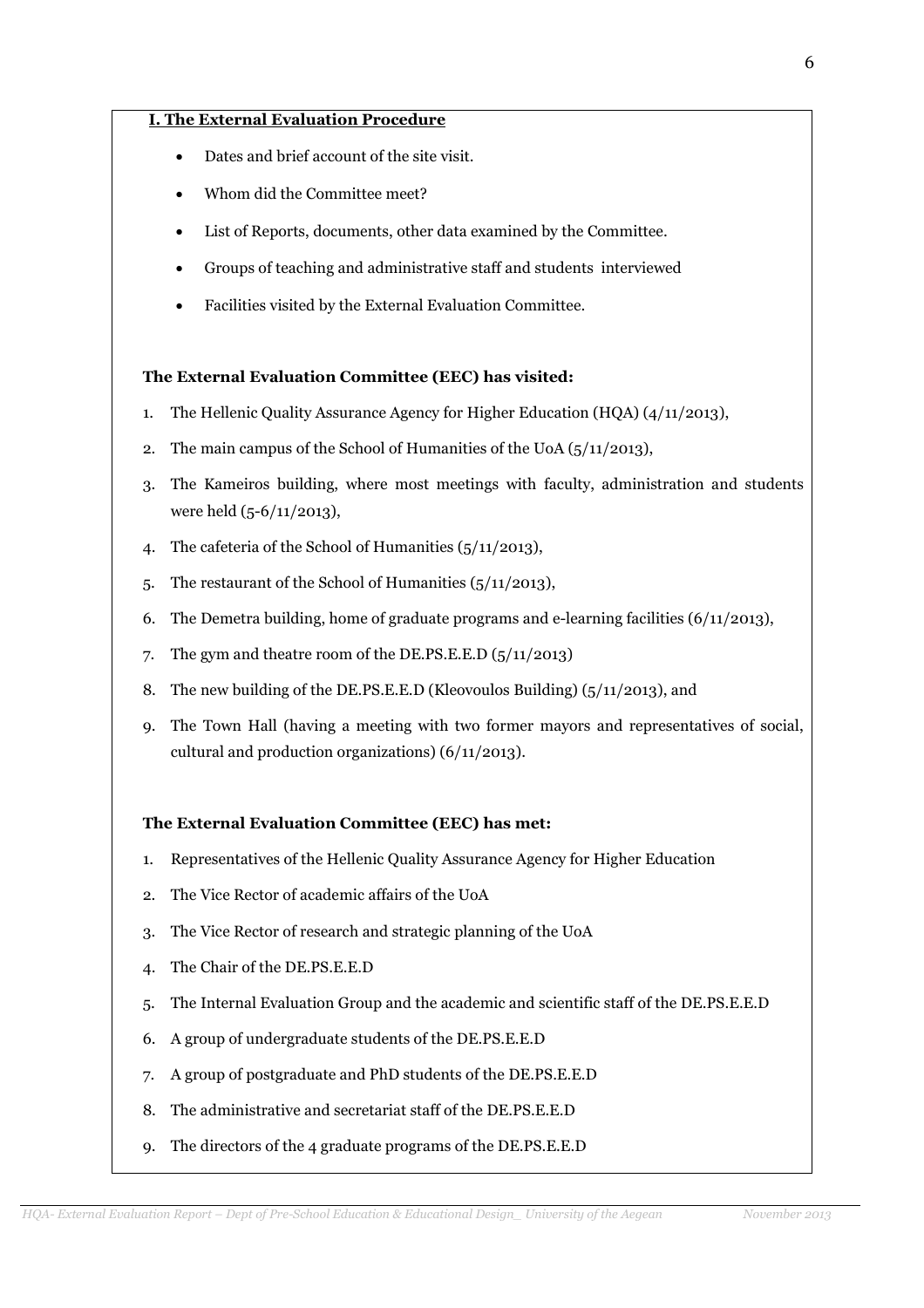- 10. The director of the "Didaskalion"
- 11. The director of the Practicum
- 12. A group of graduates of the Bachelor and the graduate and PhD programs of the DE.PS.E.E.D.
- 13. Representatives of social, cultural and productive organizations of Rhodes that cooperate with the DE.PS.E.E.D.

The reports and the documents provided by the (HQA) and the DE.PS.E.E.D that have been reviewed by the EEC comprise the following:

- 1. The External Evaluation of Higher Education Academic Units Guidelines for Members of External Evaluation Committees (March 2012)
- 2. The Internal Evaluation Reports (IER) of the DE.PS.E.E.D for the academic years 2009-2010, 2010-2011 and 2011-2012
- 3. The programs of undergraduate studies for the last five academic years
- 4. The programs of graduate studies
- 5. The Guidelines for the graduate (Master) Dissertation
- 6. The Curriculum Vitae of the Faculty members of the DE.PS.E.E.D
- 7. A list of recent publications by the Faculty members of the DE.PS.E.E.D and sample publications
- 8. Course evaluation student-questionnaire
- 9. Samples of exams
- 10. Samples of undergraduate and graduate theses
- 11. Protocols for the practicum
- 12. Protocols for the collaboration of the DE.PS.E.E.D with various social organizations

# The groups of teaching and administrative staff and students of the DE.PS.E.E.D interviewed by the EEC comprised the following:

- 1. The Academic staff (the Internal Evaluation Group, the elected academic staff and scientific staff)
- 2. Laboratory associates from the Department
- 3. Special technical staff members
- 4. Undergraduate Students
- 6. Graduate students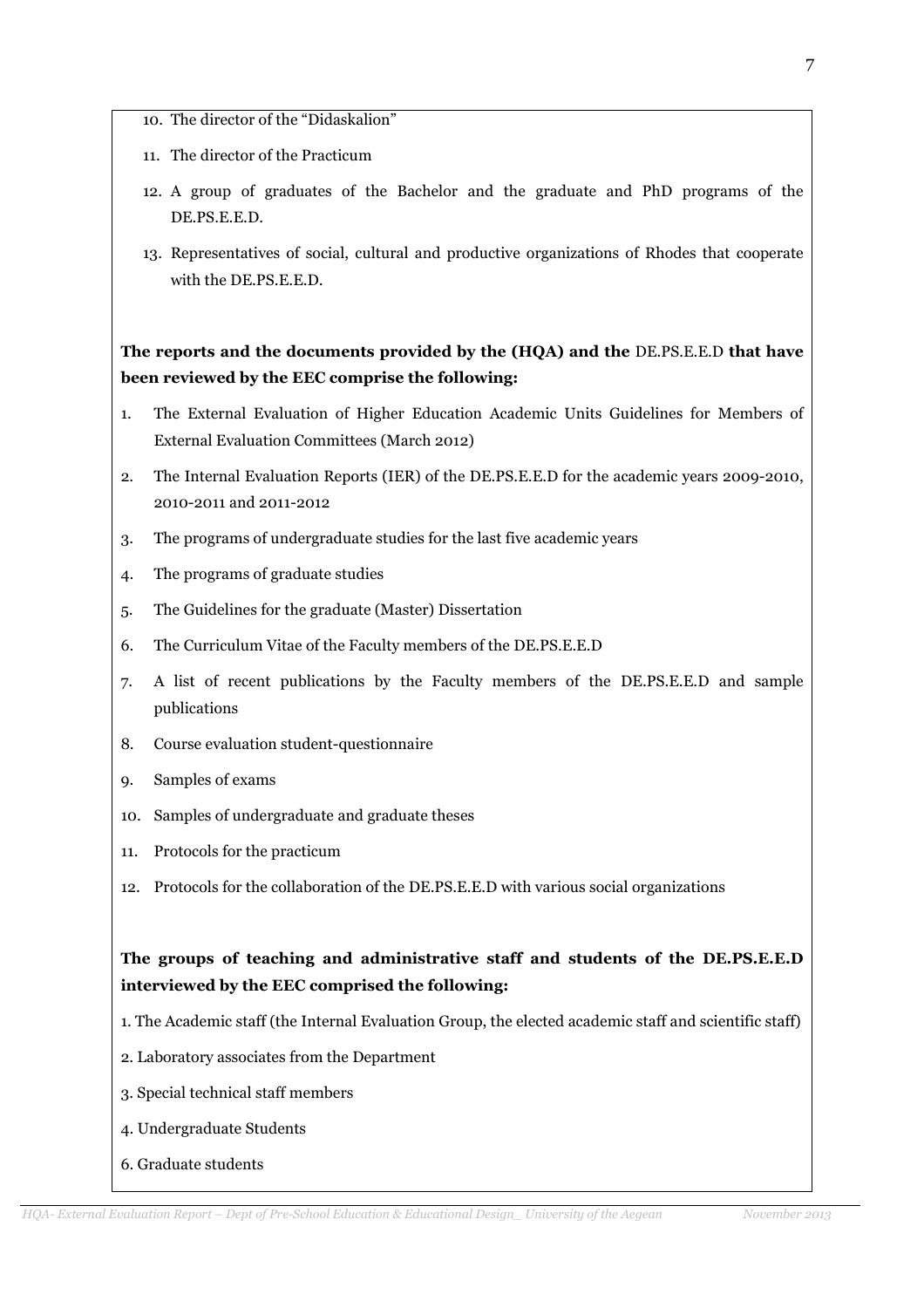7. PhD candidates

- 8. Administrative / secretarial staff
- 9. Graduates of the undergraduate, graduate and PhD degree programs.

The atmosphere during the site visits and meetings was collegial and receptive, while remaining on a professional level. Faculty members were very friendly and they facilitated the EEC's work by establishing a constructive dialogue and providing information and data, wherever possible. The EEC particularly enjoyed the constructive meeting with students and graduates of the DE.PS.E.E.D.

## II. The Internal Evaluation Procedure

Please comment on:

- Appropriateness of sources and documentation used
- Quality and completeness of evidence reviewed and provided
- To what extent have the objectives of the internal evaluation process been met by the Department?

The DE.PS.E.E.D provided the EEC with documentation that was adequate, of high quality, and fully informative. The objectives of the H.Q.A.A. internal evaluation were met by the DE.PS.E.E.D and the EEC recognizes that enthusiastic effort was put into the process. In particular, the EEC would like to acknowledge the fine work in meeting the challenges involved in preparing supporting materials including a CD rom which containing all the presentations made by representatives of the DE.PS.E.E.D.

# Α. Curriculum

To be filled separately for each undergraduate, graduate and doctoral program.

## APPROACH

- What are the goals and objectives of the Curriculum? What is the plan for achieving them?
- How were the objectives decided? Which factors were taken into account? Were they set against appropriate standards? Did the unit consult other stakeholders?
- Is the curriculum consistent with the objectives of the Curriculum and the requirements of the society?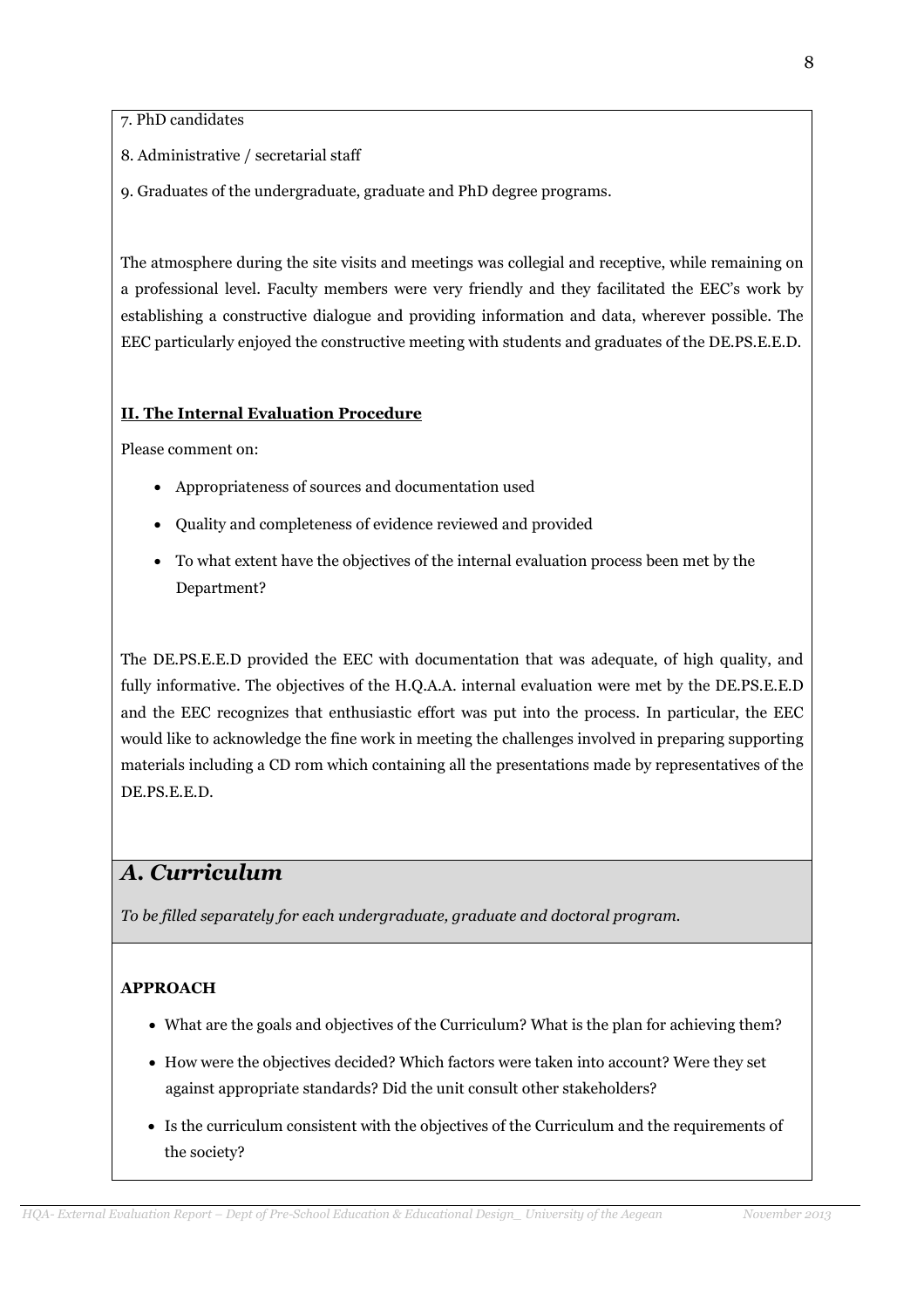- How was the curriculum decided? Were all constituents of the Department, including students and other stakeholders, consulted?
- Has the unit set a procedure for the revision of the curriculum?

## Undergraduate curriculum

The goals and the objectives of the current undergraduate Curriculum are stated in the IER of the DE.PS.E.E.D. They are:

- 1. To prepare students to become pre-primary teachers in contemporary multi-cultural, technological society, with an emphasis on designing, implementing and evaluating educational programs, activities and resources for pre-school and other educational settings.
- 2. To prepare graduates with the academic background necessary for graduate studies.

The plan for realizing the objectives can be seen in the Undergraduate Study Guide which presents, learning objectives, instructional methods and plans for assessment for each course offered by the department.

The members of the department have worked over many years to identify the critical factors of contemporary life that competent professional educators must be able to confront including technological progress, multi-cultural issues, environmental sustainability and issues of gender. The three factors of ICT, environment, and gender permeate all the courses as does intentionality concerning principles of educational design.

The DE.PS.E.E.D has adopted the European Credit Transfer System (ECTS). The EEC observed, however, that the program of study is overloaded with courses resulting in allocation of a relatively small number of ECTS per course (particularly to elective courses).

Every indication is that the Department is in ongoing communication with the local community, with the educational and research communities as well as with the needs of their students.

On these bases the EEC concludes that the Curriculum is consistent with the goals and objectives of the set by the DE.PS.E.E.D and the requirements of the society.

The curriculum has been structured to respond to the DE.PS.E.E.D goals and objectives, and is organized around five "informal" academic areas or divisions:

- 1. Pedagogical studies and teaching (courses corresponding to 34 ECTS)
- 2. Psychology and special education (courses corresponding to 26 ECTS)
- 3. Sociology, economy, educational policy and gender studies (courses corresponding to 26 ECTS)
- 4. Literature, language and culture (courses corresponding to 26 ECTS)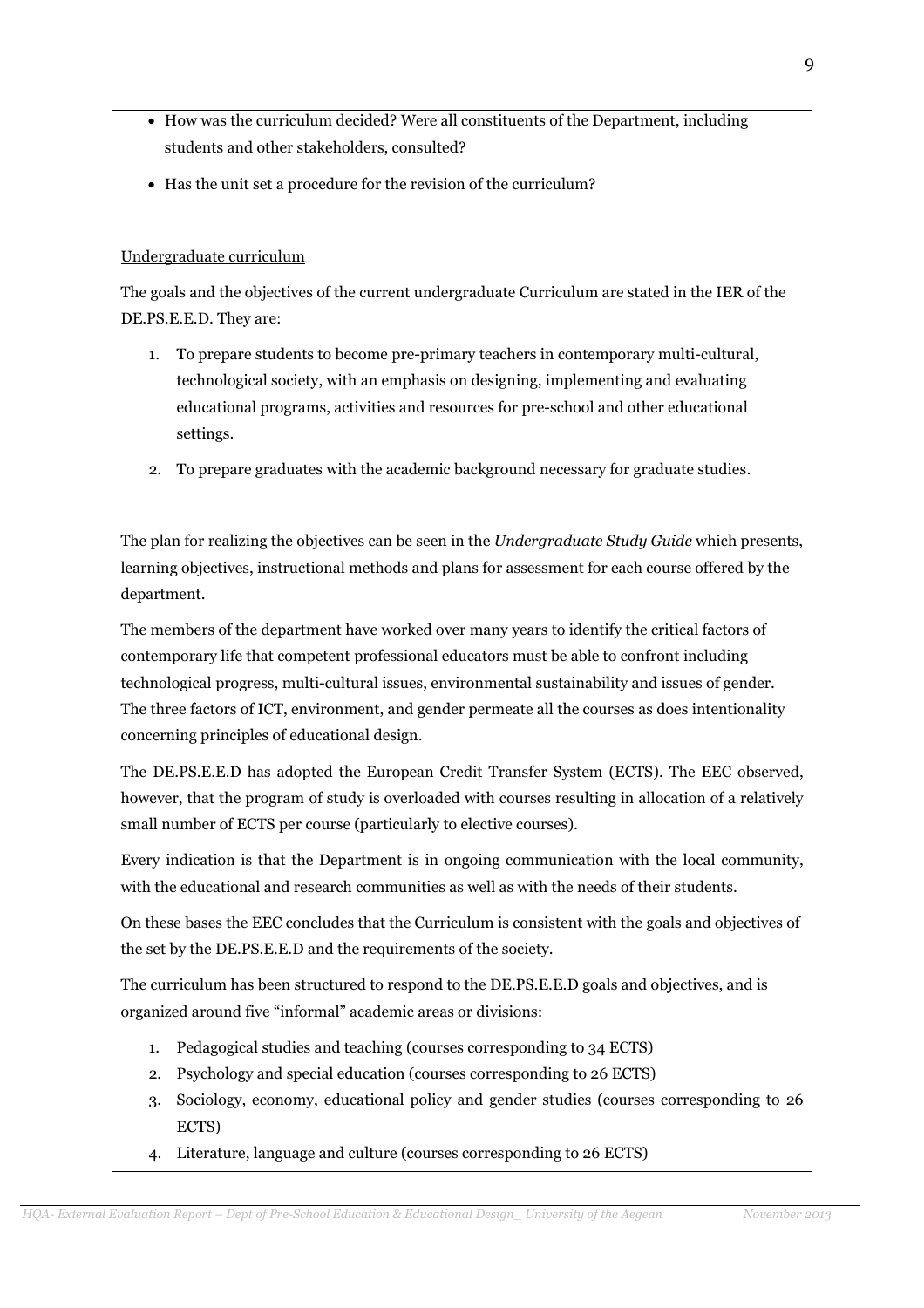5. Science and ICT in teaching and learning (courses corresponding to 26 ECTS)

These areas of the curriculum are effectively linked with the job market through well-organized work study and practicum experiences for students.

For graduation, the student has to complete 55 courses comprising 162 teaching hours or 240 ECTS units. Of the courses 27 are compulsory; 10 are compulsory elective; 4 are research courses, 3 are specialized subjects (e.g. creative music pedagogy); 9 are practicum courses. There is an elective thesis comprised of 6 teaching hours or 6 ECTS. In addition, students are required to establish competence in a foreign language without credit.

The EEC has also observed that multiple and transparent methods of evaluating students are used. It is also pointed out that there is a satisfactory structure and organization of teaching and learning material in the DE.PS.E.E.D.

The EEC is concerned about the overwhelming number of courses required for graduation  $(n=55)$ and that existing courses have been aligned with ECTS in a way that has undervalued the workload associated with the courses.

Both internal and external factors have influenced the development of the objectives and the curriculum development by the DE.PS.E.E.D. However, financial restrictions and regulations imposed by the Ministry of Education impede the ability of the DE.PS.E.E.D to design and implement a more balanced curriculum. Updating of the objectives and suggestions for improvement of the program of study are acknowledged as included in the IER of the DE.PS.E.E.D.

## IMPLEMENTATION

- How effectively is the Department's goal implemented by the curriculum?
- How does the curriculum compare with appropriate, universally accepted standards for the specific area of study?
- Is the structure of the curriculum rational and clearly articulated?
- Is the curriculum coherent and functional?
- Is the material for each course appropriate and the time offered sufficient?
- Does the Department have the necessary resources and appropriately qualified and trained staff to implement the curriculum?

The DE.PS.E.E.D's goals are implemented effectively by the curriculum. The curriculum is rational, clearly articulated and its structure is functional. It combines theory and practice well.

Human, material and space resources are not always adequate. The EEC observed that the members of the academic and scientific personnel are adequately qualified, but the number of courses and the student-teacher ratio requires additional staff. The computer labs are very small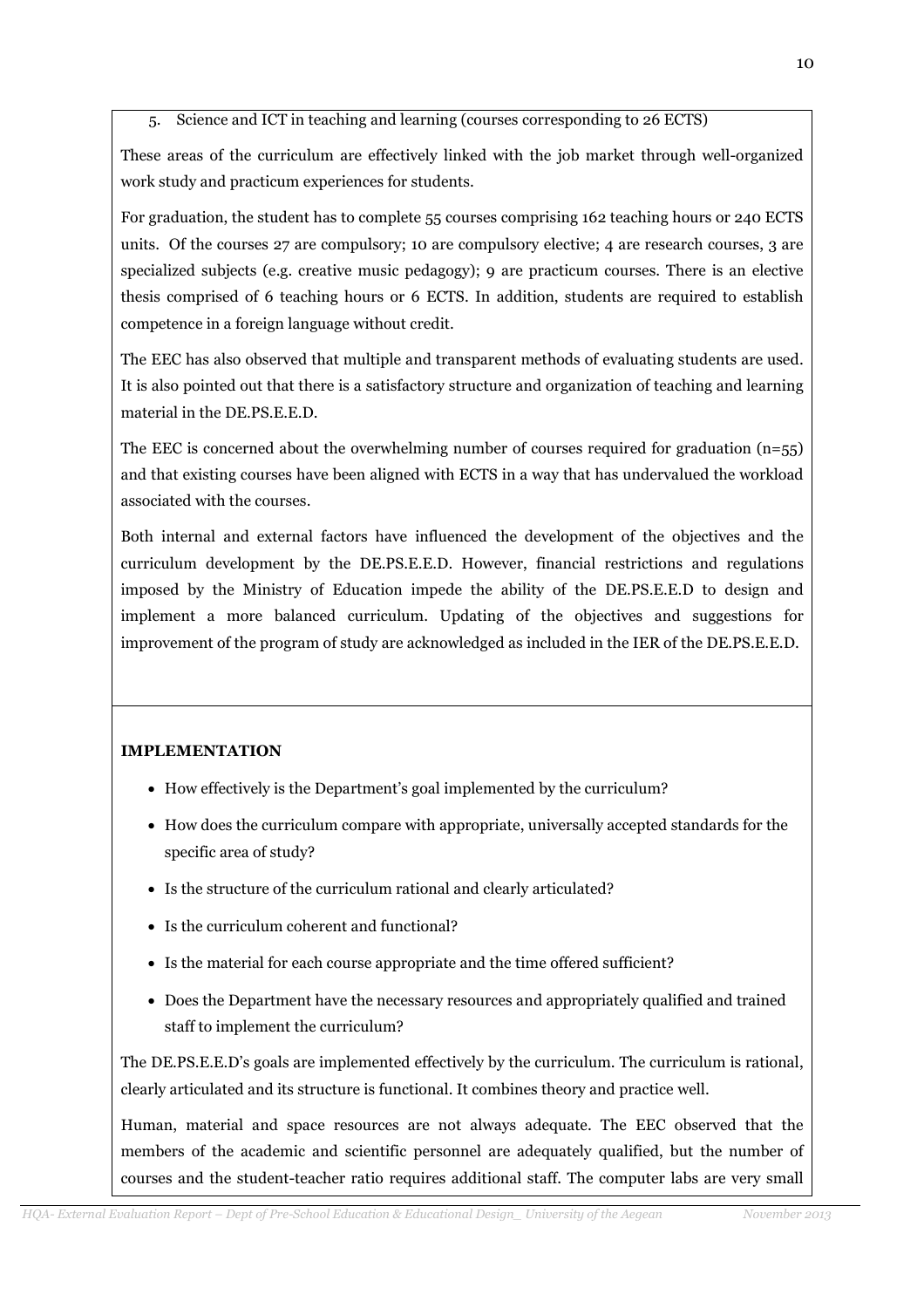and it is, therefore, not always possible to serve the needs of students. However, the faculty and secretarial and technical staff try very hard to respond to these needs by working extra hours to support large numbers of students. The internet connection is of high quality but there is a noticeable lack of up-to-date equipment for the computer labs. Although students are encouraged to use electronic facilities (e.g. print their own grade report) many depend on the secretarial staff to do this for them. Complaints were raised by faculty, students and technical staff concerning the reduction of access to critical electronic databases. The EEC is concerned that there is only one equipment repair person available to serve the entire School.

# RESULTS

- How well is the implementation achieving the Department's predefined goals and objectives?
- If not, why is it so? How is this problem dealt with?
- Does the Department understand why and how it achieved or failed to achieve these results?

There is a good alignment between the predefined goals and objectives of the curriculum and its subsequent implementation. The hard work and enthusiasm of the faculty members, technical and secretarial staff of the DE.PS.E.E.D to achieve the aims and objectives of the curriculum under extremely difficult circumstances is evident.

# IMPROVEMENT

- Does the Department know how the Curriculum should be improved?
- Which improvements does the Department plan to introduce?

Several areas of the curriculum that need to be improved have been both stated in the IER and identified during the meetings with the faculty members of the DE.PS.E.E.D. The EEC observed that most courses are seen as equivalent to no more than 4 ECTS units while in most universities undergraduate courses offered three-hours weekly are equivalent to at least 5 ECTS. As a consequence, students are required to attend a large number of courses and the faculty to offer more courses than should actually be required. It is, therefore, recommended that the DE.PS.E.E.D reconsider the workload of each course and align it with the allocation of ECTS per course.

In addition, the EEC recommends that the DE.PS.E.E.D should structure the program of study by semester in such a way that it becomes evident which courses are prerequisites of others. In this direction, the effective functioning of the academic advisor practice will help students in selecting their courses and dealing more effectively with the demands of each course.

The Department envisions activities of improvement which include the following: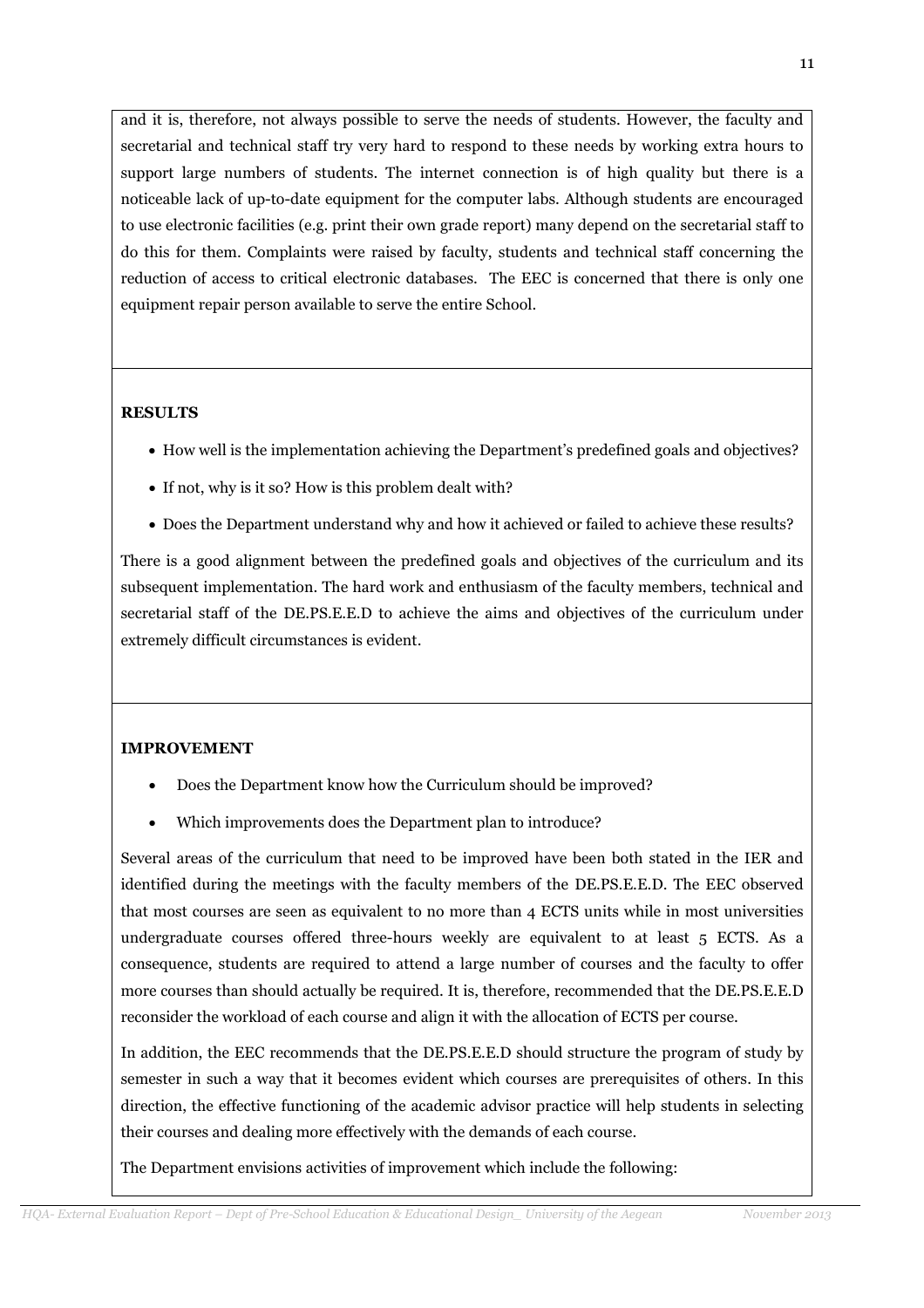- To establish the generic professional qualifications that are needed to design, implement and evaluate educational programs and to become a center for developing such educational professionals.
- Course offerings need to be evaluated in an ongoing fashion so that they most efficiently lead to the realization of the department's broad objectives
- The development of exemplary educational materials for pre-school education with an emphasis on educational design aspects

The EEC fully subscribes to this plan for program improvement.

# B. Teaching

## APPROACH:

• Does the Department have a defined pedagogic policy with regard to teaching approach and methodology?

The DE.PS.E.E.D has done a lot of work to create and advance a strong set of academic teaching policies and methodologies. This is evident from the IER, its formal and informal curricula and the discussions the EEC had with faculty members and undergraduate and graduate students. The results of these policies culminate in the production of graduates with a high level of theoretical and practical abilities who are adequately prepared for ongoing graduate studies and who are wellequipped to become pre-primary teachers. This is supported by the successful participation of graduate students in the master's and PhD program of the DE.PS.E.E.D as well as in other universities in Greece and abroad.

• Teaching methods used

The IER indicates a comprehensive awareness of teaching methods and that a variety of methods of teaching are used in theoretical and practical courses of the DE.PS.E.E.D including lectures, discussions, interactive workshops and skills acquisition. This variety of methodologies appears to cover learning objectives in all domains (cognitive, psychomotor, and affective) and to respond to different learning styles of students.

• Teaching staff/student ratio

The IER identified an academic staff/student ratio of about 1:34.4. This ratio included 22 faculty members and 8 contracted faculty. Since there will be no contracted academic staff from the current academic year, this ratio will get considerably worse. In the theoretical modules there are audiences of 150 or more students. This is mainly due to the fact that there is no systematic control of student registration in the courses offered by the DE.PS.E.E.D each semester and number of courses required for graduation. The EEC recommends that a maximum number of students per-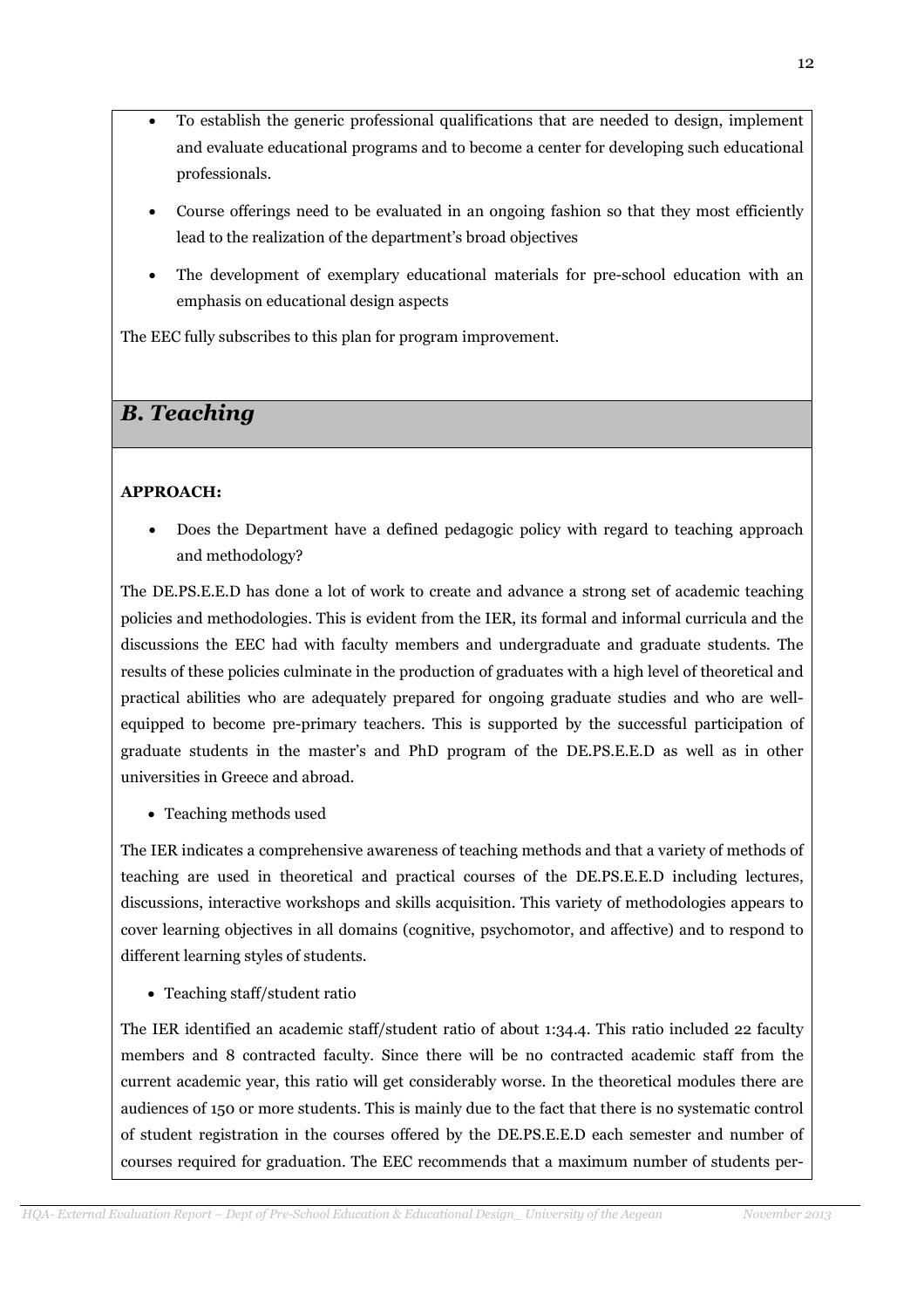course be established (academic advisors can contribute to such a solution), that the academic staff should be increased and the number of required for graduation courses be decreased.

• Teacher/student collaboration

The academic staff of the DE.PS.E.E.D is available to students before, during, and after each semester. Students and graduates of the DE.PS.E.E.D affirmed the enthusiastic efforts of the faculty and technical and secretarial staff to support them in their learning and to encourage them to undertake further studies at graduate level. It was evident in meetings with students and graduates of all levels that there is an excellent and respectful relationship between students and the faculty members, creating an effective learning environment in the DE.PS.E.E.D.

• Adequacy of means and resources

The DE.PS.E.E.D functions very well under very difficult circumstances. The teaching rooms are not all digitally equipped and are characterized by inflexible seating arrangements which do not enable effective group work. There is no easy access for disabled individuals. Office accommodation at present is inadequate and the staff and students deserve much better. The EEC had the chance to visit the renovated building of the School of Humanities which will be ready for use in the next couple of months. This will significantly contribute to the improvement of the working conditions of the DE.PS.E.E.D.

• Use of information technologies

Students have access to the internet throughout the campus. They also have access to papers in international journals through the Hellas-Link database. Most recently however students and faculty have reported that this critical access to information is not presently available.

The DE.PS.E.E.D Web site contains faculty CVs, research interests and course descriptions in Greek and English.

• System of written exams

Students are assessed through written exam at the end of each course at the end of the semester, as required by Greek legislation. This appears to be managed equitably and effectively. Some courses are assessed through various techniques including writing essays and reflective diaries.

# IMPLEMENTATION

• Quality of teaching procedures

As previously mentioned, the DE.PS.E.E.D students have reported great satisfaction with the teaching procedures to which they have been exposed.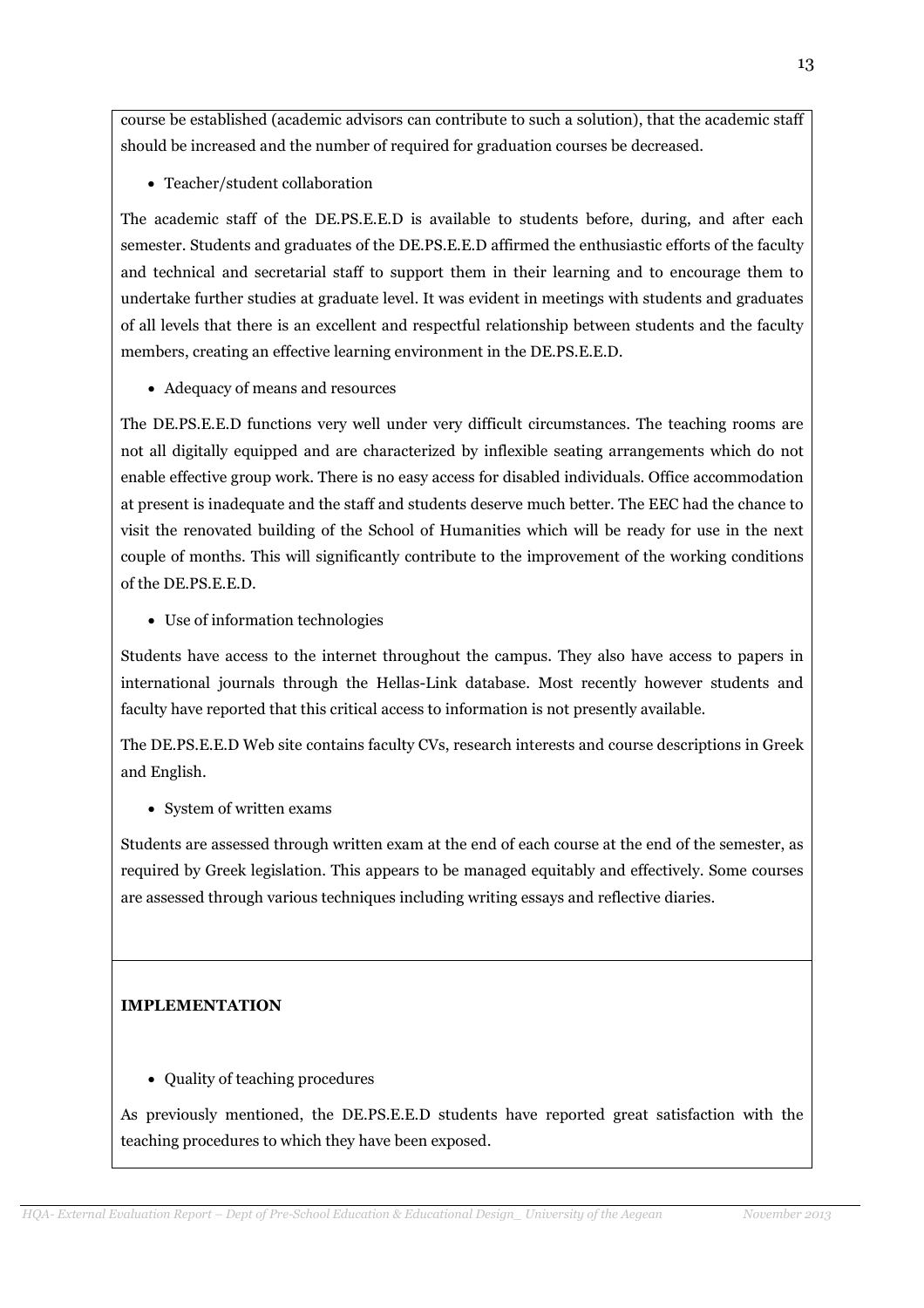• Quality and adequacy of teaching materials and resources.

The EEC reviewed textbooks and teaching materials used in courses and found them to be relevant and appropriate. Enriching the library with more up to date books and journals and developing on line facilities for the faculty staff and students is highly recommended as students reported inadequacy in this respect.

• Linking of research with teaching

The EEC observed that the faculty staff of DE.PS.E.E.D applies research findings in teaching and learning and affirms the importance of linking research and practice for improving the quality of education.

• Mobility of academic staff and students

The DE.PS.E.E.D interfaces with European exchange programmes such as ERASMUS which provide important opportunities for both staff and student exchanges. However, the student participation in such programs is very poor. It is also noted that participation in international and national conferences is not financially supported. However, quite a few faculty members attend such conferences on their own expenses. The EEC strongly believes that students should be encouraged to participate in the ERASMUS program as this will enrich their experiences and help them further develop their professional competencies. Moreover, the faculty as well as PhD students should be financially supported to present their research findings in international conferences, something that will give them the opportunity to receive feedback and improve the quality of their work. In this way, research collaboration with other universities and colleagues can also be developed.

• Evaluation by the students of (a) the teaching and (b) the course content and study material/resources?

A common student questionnaire is used to evaluate the quality of each course and the teaching and academic staff. Response rates are rather limited and vary in different courses. Feedback from results emerging from a statistical analysis of this survey is provided to the faculty members. The EEC strongly believes that staff evaluation is of great importance and the DE.PS.E.E.D should encourage more students to participate in this process.

# **RESULTS**

## Efficacy of teaching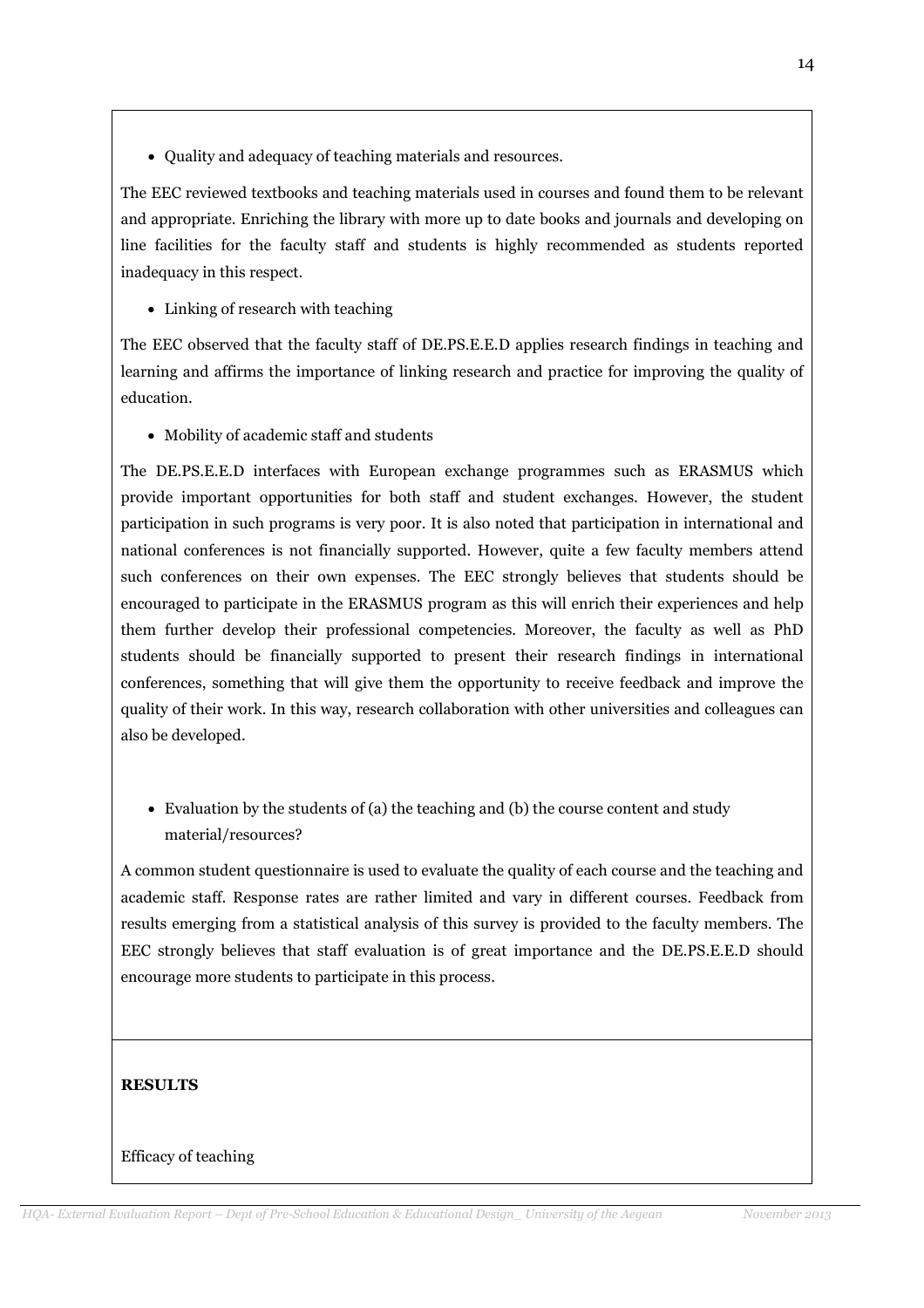The EEC believes that the teaching staff of the DE.PS.E.E.D is effective. This was documented statistically in the IER-based evaluative surveys of courses and staff, and was confirmed by the DE.PS.E.E.D students during the interviews. The goals and objectives of the curriculum are met both through carefully constructed formal and informal curricula. The formal curriculum is described in the IER. Furthermore, extra-curricular activities are offered to students. For example, students are encouraged to do volunteer work in the community as mentioned during the interviews with the social, cultural and productive representatives, the students of DE.PS.E.E.D and the faculty members. Thus, the informal curriculum includes the invaluable ongoing voluntary contribution of students to the community which creates a strong relationship between the DE.PS.E.E.D and the community. It is also expected that graduates of DE.PS.E.E.D will be able to promote this attitude to their pupils in pre-primary schools.

In regard to the student learning outcomes, for the last three years the mean value of students' grades was generally high. The EEC does not know the basis on which grades are assigned and so is unable to interpret this value. It is recommended that faculty members monitor the attainment of the most important course and program learning objectives on a formative basis and use the results to inform students of their progress and improve instruction.

• Discrepancies in the success/failure percentages between courses and how they are justified

The EEC has not noticed any such discrepancies.

Differences between students in time to graduation and final degree grades

The number of students completing the program within the expected time period has varied over the years. In general, the proportion of students graduating on time has increased since academic year 2005-2006.

The EEC was only able to observe final grades for the academic year 2012-2013. During this time the average grade on graduation was 8.19. Less than 1 % scored below 7.0 and roughly 75% scored between 7.0 and 8.4.

• Whether the DE.PS.E.E.D understands the reasons of such positive and negative results

The faculty of the DE.PS.E.E.D believes that students strive to graduate on time due to the fact that studying in Rhodes is quite expensive and their financial situation does not allow them to stay longer at the DE.PS.E.E.D. The DE.PS.E.E.D has also worked hard to improve student success and effective completion.

## IMPROVEMENT

• Does the Department propose methods and ways for improvement?

The IER indicates that teaching at the DE.PS.E.E.D can be improved through taking actions to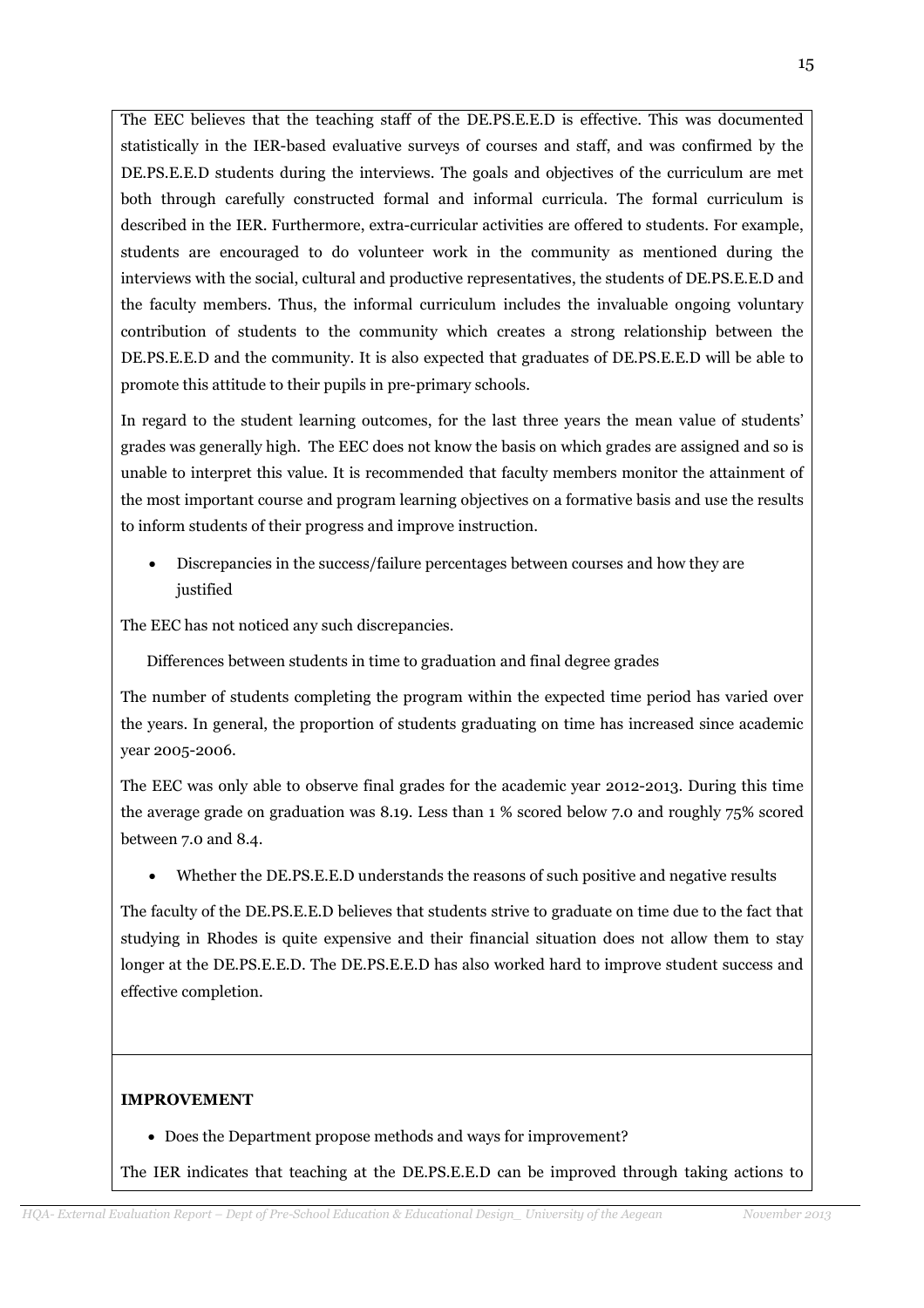improve the facilities and resources of the DE.PS.E.E.D. Specifically, enrichment of the library will contribute to the improvement of teaching resources and aids available to students. Moreover, in the IER it is noted that improvement of computer labs and technical-electronic facilities is necessary for quality teaching. This will provide students with greater flexibility in their learning and could improve student participation in theory learning.

• What initiatives does it take in this direction?

The DE.PS.E.E.D is continuously demanding the upgrade of teaching facilities and resources mentioned above. However, financial constraints imposed by the Ministry and understaffing do not always allow the UoA to provide these facilities to the DE.PS.E.E.D.

# C. Research

For each particular matter, please distinguish between under- and post-graduate level, if necessary.

# APPROACH

• What is the Department's policy and main objective in research?

The Department's policy for research reveals three main ways of supporting faculty members to undertake research projects. First, faculty members are supported to establish research labs and work in groups to develop research proposals in their areas of interest. At the moment, the DE.PS.E.E.D has 6 research labs (2 of which are informal, i.e. not officially established). Second, the DE.PS.E.E.D encourages faculty members to participate in research projects and provides support to academic members to develop their research proposals (e.g. budget development of the proposal). Third, the DE.PS.E.E.D supports the organisation of international and national conferences in Rhodes. Although the EEC observed that the faculty members work closely together in research projects, the main objectives for research seem to be individualized especially since the policy of DE.PS.E.E.D does not specify the objectives of research and the areas that need to be covered.

• Has the Department set internal standards for assessing research?

The DE.PS.E.E.D does not employ internal standards for assessing research.

## IMPLEMENTATION

- How does the Department promote and support research?
- Quality and adequacy of research infrastructure and support.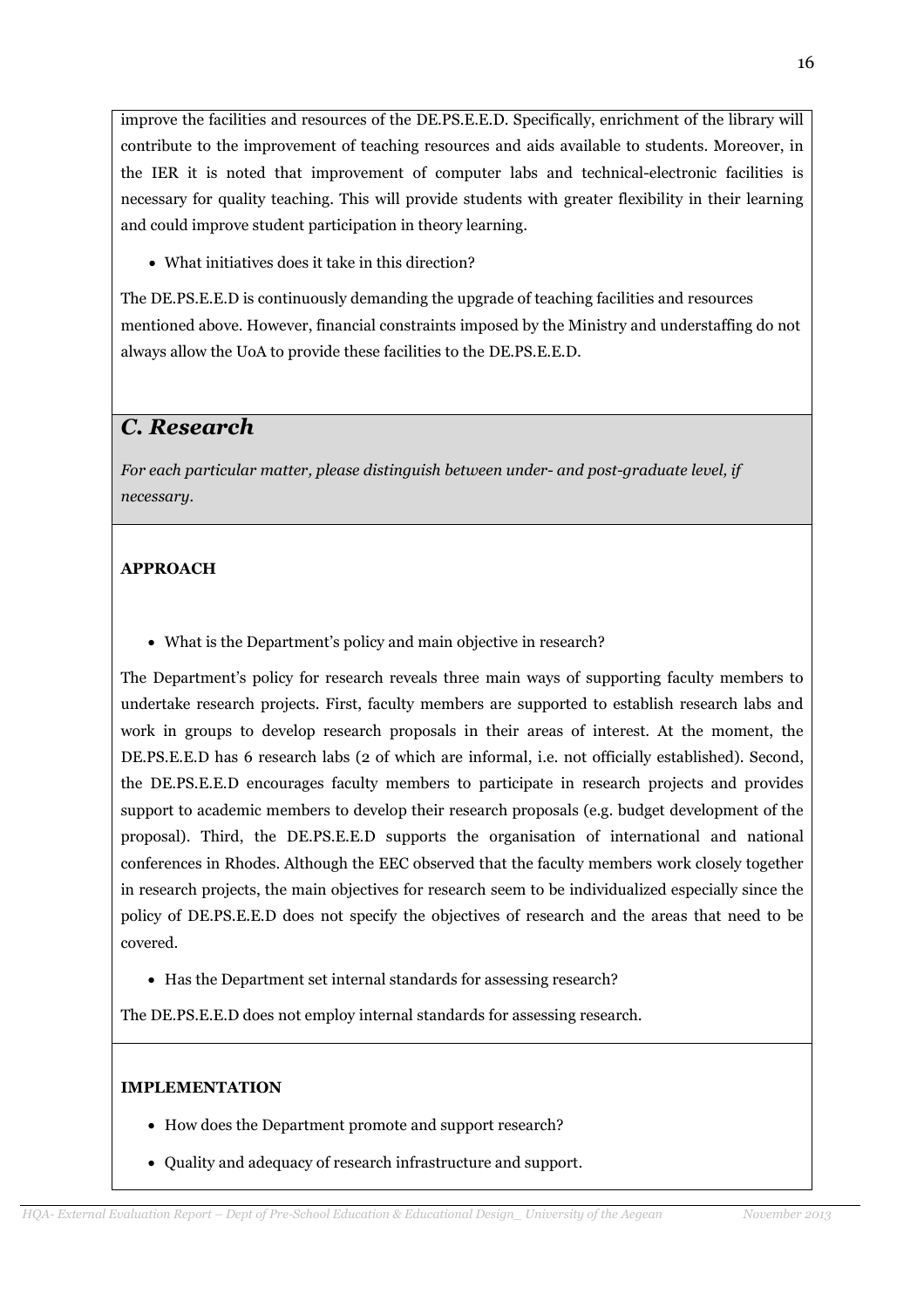- Scientific publications.
- Research projects.
- Research collaborations.

The DE.PS.E.E.D encourages faculty to conduct research, to collaborate with other researcher in Greece and abroad and to include graduate students in the collaborations.

As already mentioned, the DE.PS.E.E.D faculty does not receive any financial support to participate in national and international conferences. However, the great majority of the faculty participate in conferences at their own expense.

It is important to note that there are currently more than 50 PhD candidates in the DE.PS.E.E.D. The EEC believes that PhD students should receive financial support to present their papers in international conferences and receive feedback in order to improve the quality of their studies. The EEC believes that the department does not have the human resources in the faculty to undertake teaching so many students, do research, and at the same time to advise such a large number of graduate students and PhD candidates.

## RESULTS

- How successfully were the Department's research objectives implemented?
- Scientific publications.
- Research projects.
- Research collaborations.
- Efficacy of research work. Applied results. Patents etc.
- Is the Department's research acknowledged and visible outside the Department? Rewards and awards.

The IER provides a list of research projects and publications of the faculty members of the DE.PS.E.E.D. During the last 2 academic years, the faculty members of DE.PS.E.E.D published, on the average, a significant number of books/monographs (more than 5 per year), papers in journals with a referee system (more than 20 per year), and papers in conference-proceedings with a referee system (more than 60 per year), chapters in books (more than 12 per year), and also to nonrefereed conferences (a considerable number). This provides an indication that the DE.PS.E.E.D encourages research and supports its faculty members to publish their work. Most of the publications involve collaboration among faculty members and in some cases with individuals outside of the department. However, most of the publications are in Greek. The EEC recommends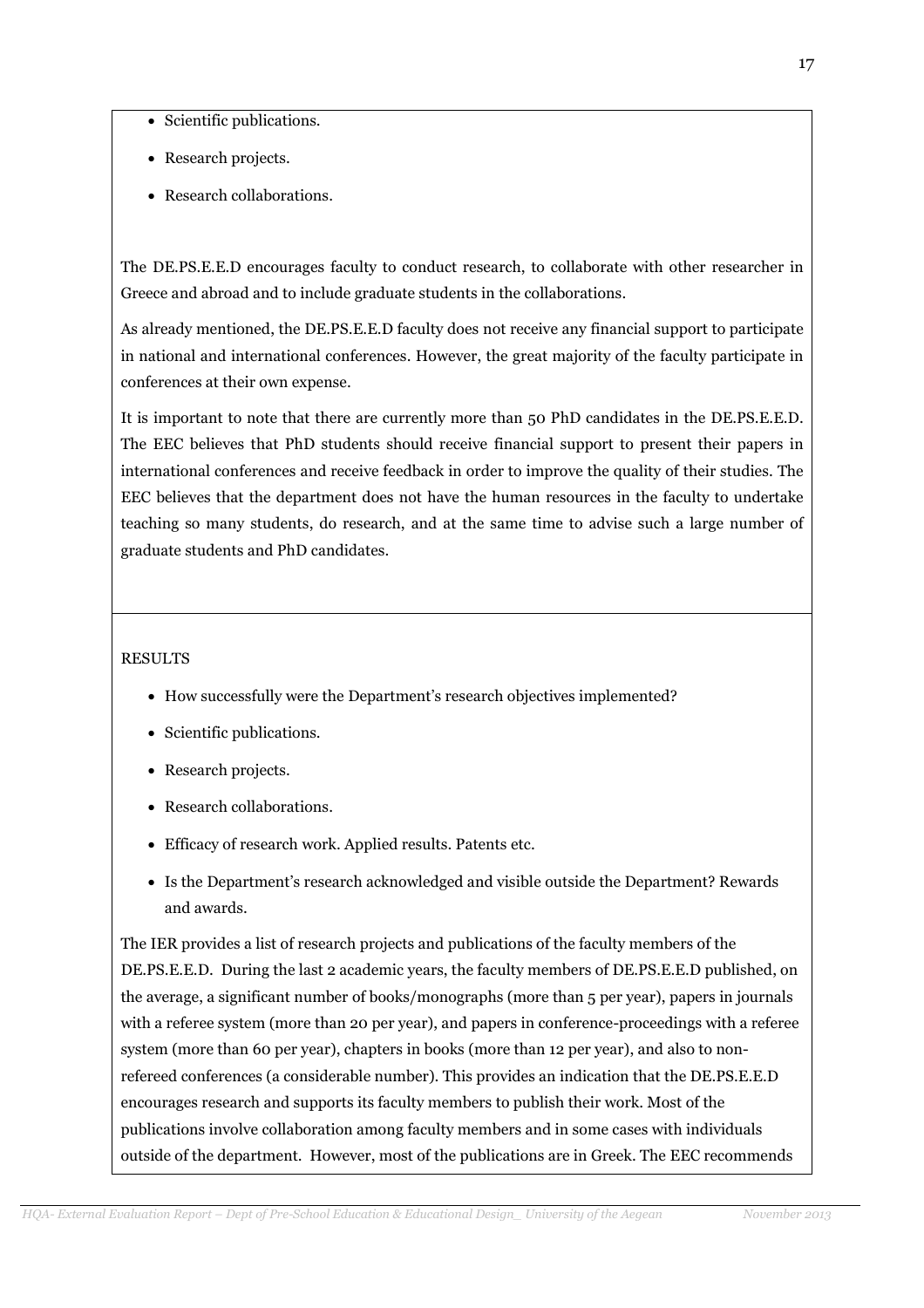that publications in international journals with peer review system should be given higher priority as this will contribute to the establishment of international collaborations and enhance the standing and reputation of the department.

Some information about citations of the faculty publications is also provided. For example, it is mentioned that faculty publications were cited approximately 257 times during the academic year 2011-2012 in Google Scholar. We recommend that the department also identify citations in other reputable databanks such Web of Science, Scopus and Publish or Perish. In the IER, it is acknowledged that the DE.PS.E.E.D does not collect information on the citation records of each faculty member, something that the EEC considers as essential.

From the list of research projects provided in the IER it is noted that the faculty members participate in a large number of projects. However, in the last two years, the total budget of these projects is relatively small. This could be attributed to the fact that most projects are concerned with the provision of in-service training and in developing educational material. These projects also attempt to make use of information technology for training reasons. The EEC recommends that greater emphasis be given to basic research that can have a significant contribution to the theory development and testing and to the upgrading of the research status of the DE.PS.E.E.D.

The EEC observed that the Department's research objectives are achieved to a great extent. The research of the DE.PS.E.E.D is both acknowledged and made visible outside the DE.PS.E.E.D through scientific publications, conference presentations, and professional meetings and through the departmental website. As has been noted above, however, additional international collaboration and dissemination of research findings should be encouraged.

# IMPROVEMENT

- Improvements in research proposed by the Department, if necessary.
- Initiatives in this direction undertaken by the Department.

The design, implementation and evaluation themes that characterizes DE.PS.E.E.D programs presents an opportunity to initiate a program of empirical research that is much needed in the education community, that could put the Department in a position of leadership in the field. Starting with its own programs and courses the Department could pioneer research that empirically identifies significant learning goals and studies the factors that contribute to the attainment of learning outcomes associated with those goals for various types of students over time.

The ability of the Department to generate publications has been well established. The EEC recommends that faculty members now emphasize quality over quantity in their research efforts turning attention to specific targets such as publication in high impact international peer reviewed journals, gathering empirical substantiation for the Department's design model and applying for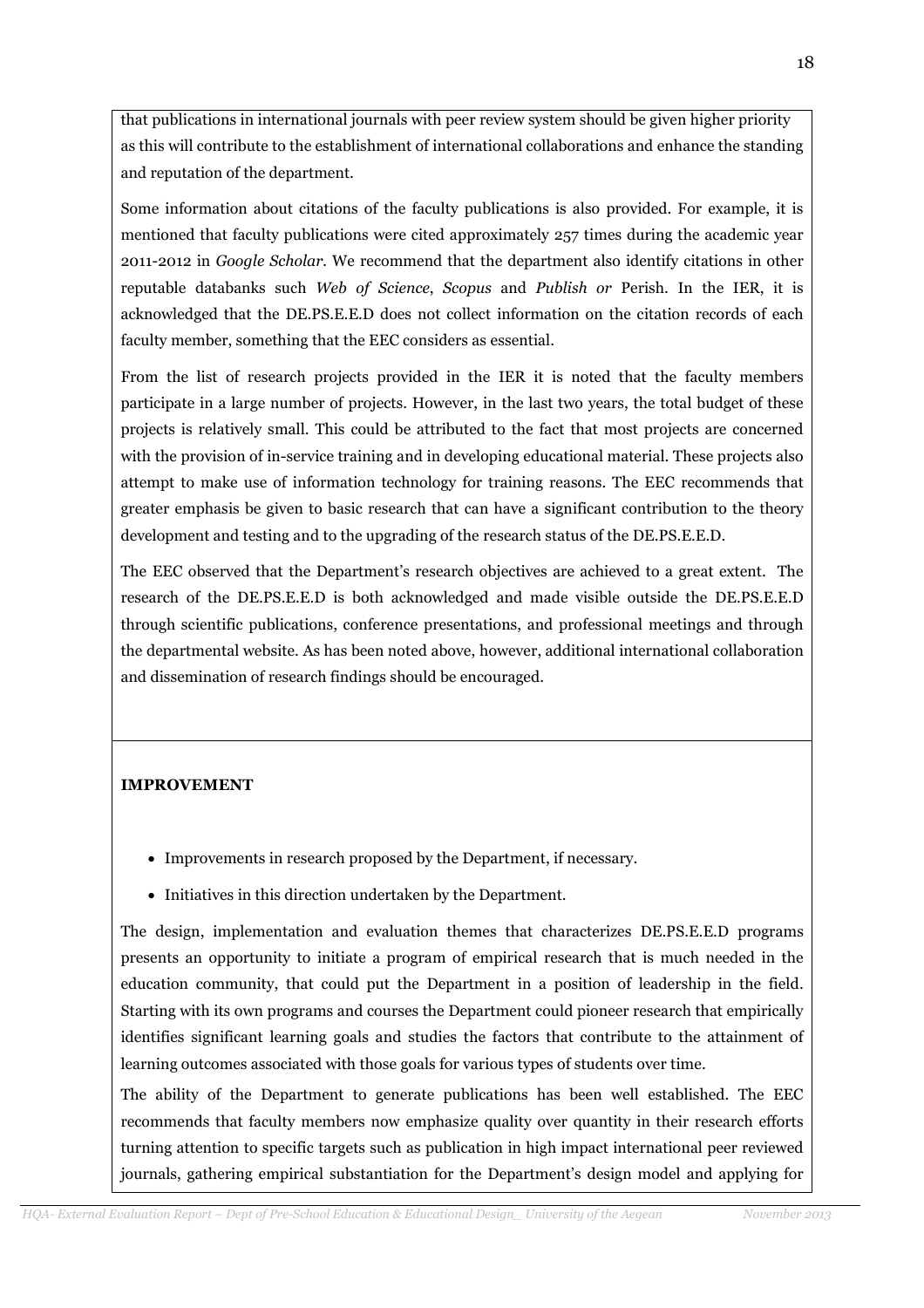research grants so they are not limited to the resources provided by the State.

We do recognize however that the appropriate support by the research office of the UoA should be provided to the faculty. We believe that the great energy, enthusiasm and ongoing innovation that characterize this department present a good investment opportunity worth of support by the research office of the UoA.

# D. All Other Services

For each particular matter, please distinguish between under- and post-graduate level, if necessary.

# APPROACH

- How does the Department view the various services provided to the members of the academic community (teaching staff, students).
- Does the Department have a policy to simplify administrative procedures? Are most procedures processed electronically?
- Does the Department have a policy to increase student presence on Campus?

The DE.PS.E.E.D uses the available institutional resources in an effective way. According to the IER, the EEC's observations and the comments of the students and the academic staff not all the facilities of DE.PS.E.E.D (e.g. offices, classrooms, laboratories, meeting rooms, and library) are adequate. The DE.PS.E.E.D is very concerned about the lack of space for students, staff and infrastructure, and the EEC shares this concern. The permanent faculty as well as the contracted instructors lack private office space and share the same space with other persons. Furthermore, the DE.PS.E.E.D does not have a reading/quiet study room. The EEC acknowledges the urgent need for office space for academic and administrative staff.

Administrative procedures have been simplified recently but more actions should be taken in order to encourage academic and administrative staff to simplify procedures that would facilitate greater and more systematic use of information technology.

# IMPLEMENTATION

• Organization and infrastructure of the Department's administration (e.g. secretariat of the Department)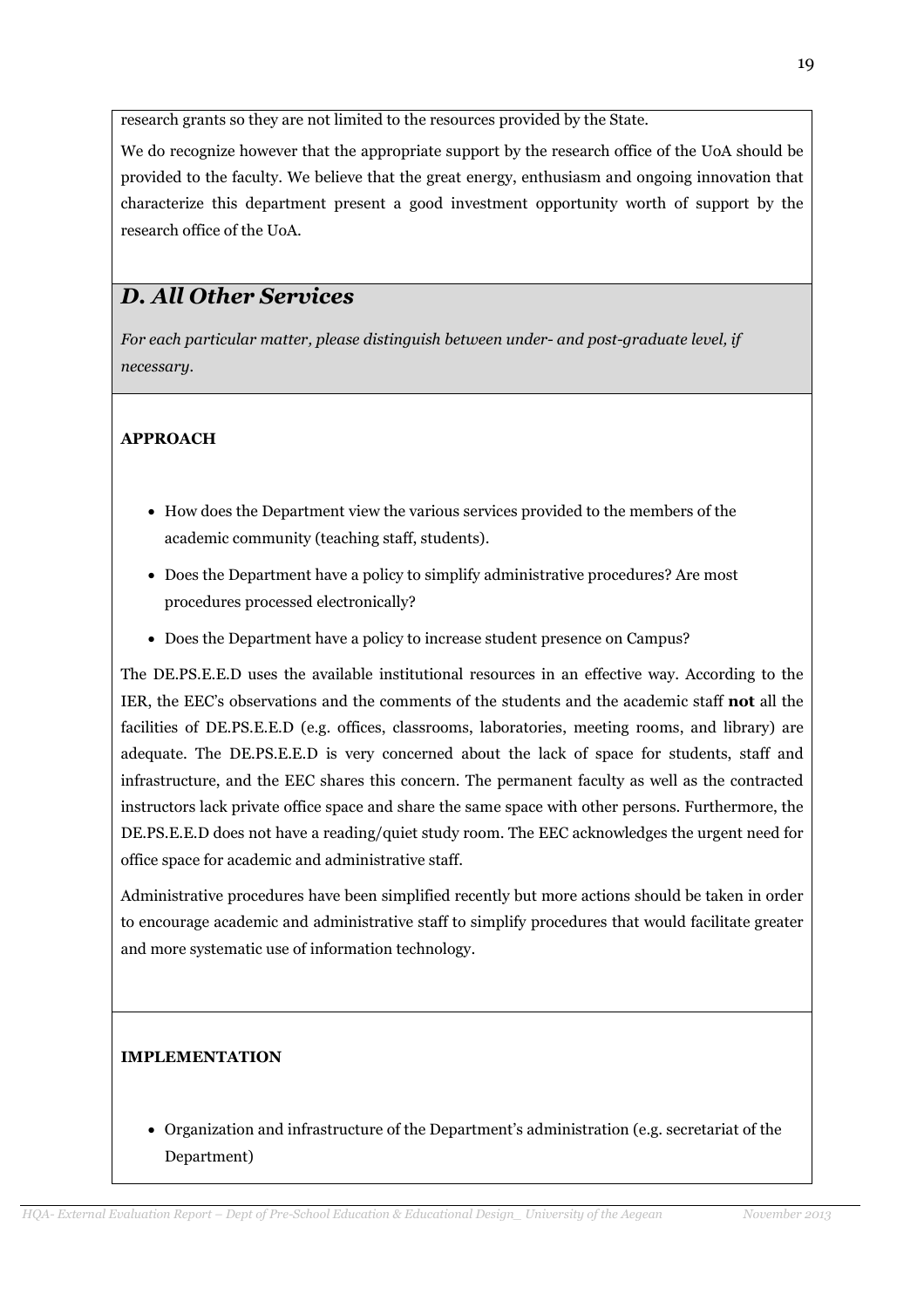• Form and function of academic services and infrastructure for students (e.g. library, PCs and free internet access, student counseling, athletic- cultural activity etc.).

The Secretariat of the DE.PS.E.E.D is staffed by 3 persons, who provide administrative services to 21 academic staff for more than 800 undergraduate students. The EEC believes that the infrastructure and the personnel needed to support this are insufficient. Moreover, the EEC considers that the library facilities are adequately established, that there is a need to enrich the catalogue with more recent books, international journals and other educational electronic material. Student access to the library, PCs and free internet access is considered to be satisfactory with improvements necessary.

The EEC visited a multipurpose room for theatre education and movement but did not visit any athletic facilities of the UoA. The EEC also found the restaurant and the cafeteria to be adequate.

## IMPROVEMENTS

- Has the Department identified ways and methods to improve the services provided?
- Initiatives undertaken in this direction.

The work of the administrative staff is vital for the effective functioning of the DE.PS.E.E.D. Despite the efforts of the academic staff and support from the existing administrative staff, there is an urgent need for increasing the number of administrative staff.

# Collaboration with social, cultural and production organizations

• Please, comment on quality, originality and significance of the Department's initiatives.

Overall the EEC is impressed with the quality, originality and significance of the Department's initiatives in this field. The passion, courage, intelligence and commitment of the faculty members are inspiring. Some examples of the social contribution of the DE.PS.E.E.D are listed on page 149 of the IER and the EEC is deeply impressed by the significance of such contributions.

The IER indicates that the DE.PS.E.E.D has effectively built close collaboration with various social, cultural and productive organisations. This was evident during the interviews with students and graduates of DE.PS.E.E.D as well as during the meetings with representatives of various organisations at the Mayor's Hall. This is to be considered one of the great strengths and an exemplary feature of the Department's operations.

Interviews with various groups of current and former students indicated that the DE.PS.E.E.D has excellent relationships with schools in the local area. The DE.PS.E.E.D students are encouraged to participate in the activities of these schools and conduct studies that contribute to their professional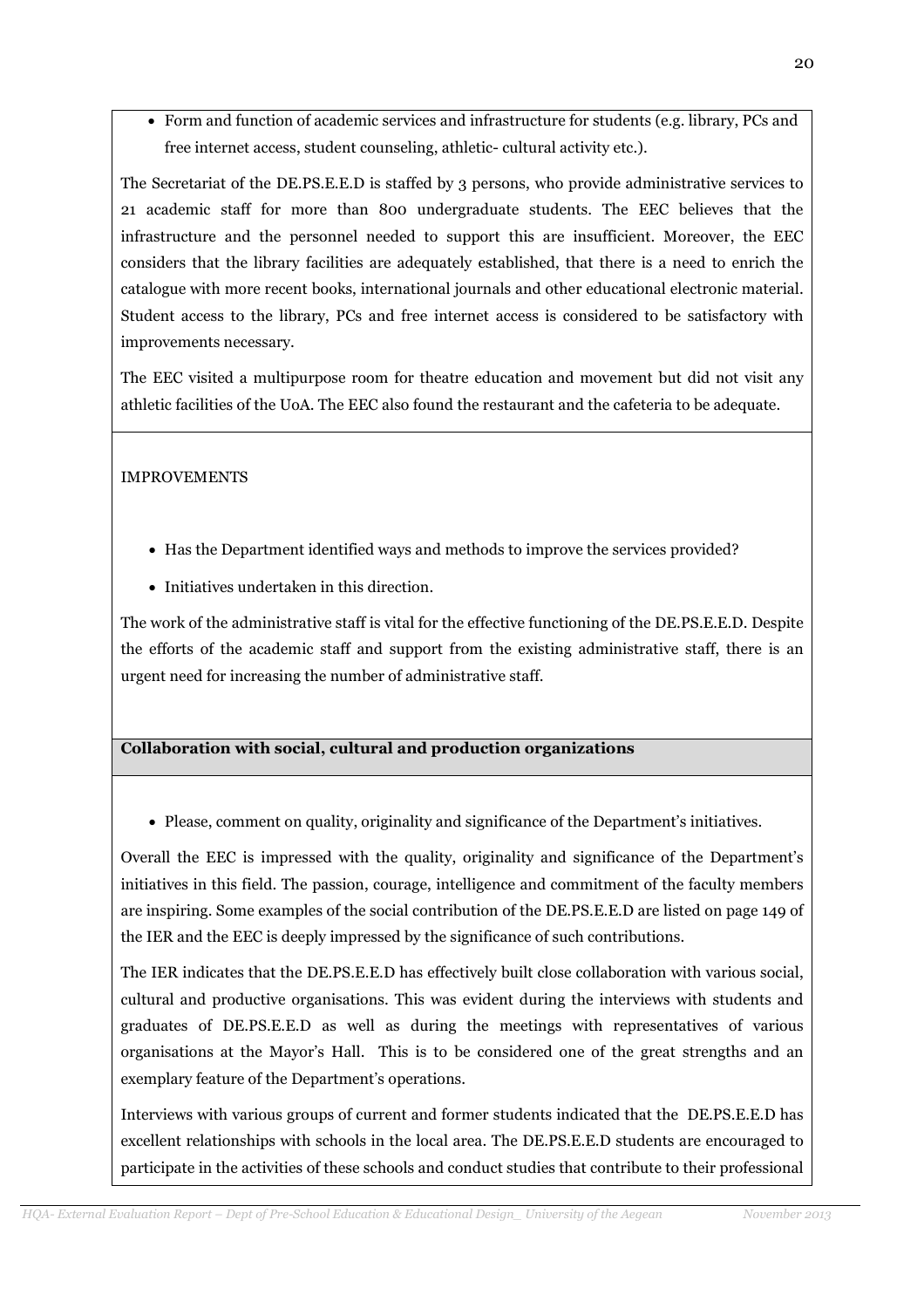development.

# E. Strategic Planning, Perspectives for Improvement and Dealing with Potential Inhibiting Factors

For each particular matter, please distinguish between under- and post-graduate level, if necessary.

- Please, comment on the Department's Potential inhibiting factors at State, Institutional and Departmental level and Proposals on ways to overcome the above inhibiting factors.
- Short-, medium- and long-term goals.
- Plan and actions for improvement by the Department/Academic Unit
- Long-term actions proposed by the Department.

The Strategic plan of the DE.PS.E.E.D focuses on the objectives of each of its five academic divisions and explains what each of these divisions contributes to the achievement of the wider aims of the department. It includes an account of inhibiting and potentially inhibiting factors at all levels (State, Institutional and Departmental) and ways of dealing with them. Perspectives for improvement are also mentioned.

The EEC considers the potential inhibiting factors to include the following:

### At State level

- 1. Lack of funding
- 2. Insufficient infrastructure
- 3. The impact of confounding legislature on standards of education (for example, no realistic time limit for the completion of a degree, no limit on the number of times a student can repeat a course).
- 4. Lack of adequate research funding within the DE.PS.E.E.D
- 5. Delays in the appointments of academic and administrative staff.

## At Institutional level

- 1. Lack of academic staff in several domains (e.g. music pedagogy)
- 2. Lack of research infrastructure, support and funding.
- 3. Limited international educational exchange opportunities for both faculty and students.

## Departmental level:

1. There is a need to improve the administrative structures and procedures of the department to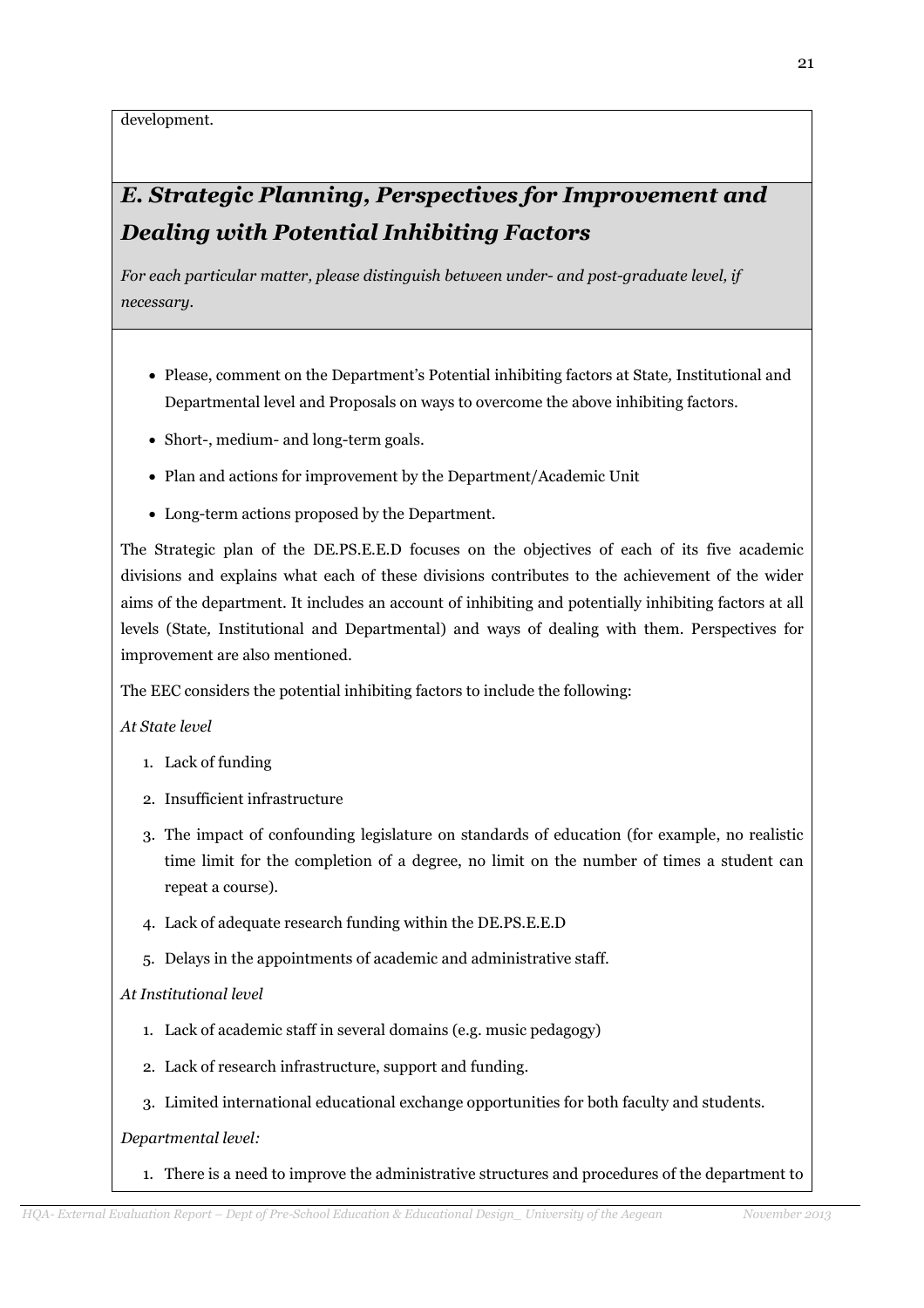achieve greater efficiency in achieving curricular and research objectives

- 2. There is a need for a focused research plan to strategically develop the field of educational design so that DE.PS.E.E.D's contribution can be recognized internationally.
- 3. Insufficient structure to support a program of PhD studies

The IER report (pp. 159-169) contains suggestions and strategic plans for improvement in all the areas mentioned above in the report.

The EEC's proposals on ways to overcome the above inhibiting factors are outlined in the final chapter of this report that contains concluding recommendations.

# Postgraduate studies

The DE.PS.E.E.D offers 4 graduate programs of its own and a fifth in collaboration with the University of Thessaloniki. The programs offered by the Department are Children's Literature and Pedagogic Material (49 students), Environmental Education (75 students), Gender and New Educational and Labour Environments in Information Society (70 students), Models of Design and Development of Educational Units (72 students). A PhD program in Education is also offered by the DE.PS.E.E.D (over 50 students). The research policies and objectives of the Master and the PhD programs are in line to those of the DE.PS.E.E.D. The Master programs are designed to provide a rigorous research degree in education. It is interdisciplinary, as noted above, and students are not only drawn from education but also from other disciplines. The goals of these programs are found in the respective sections of the IER. The programs differ in number of component courses and requirements for participation (e.g. face to face vs. blended learning).

The EEC's discussions with the postgraduate students and results of student surveys presented by program directors clearly showed that students are, for the most part, very satisfied with the Department's conduct of the graduate and the PhD program. Students reported a desire for increased opportunities to collaborate with each other in an interdisciplinary manner and with students and professors from other Universities in Greece and from other countries. The research conducted from the master students is disseminated through various channels which range from faculty-wide announcements to presentation of relevant papers in national and international conferences.

According to the IER, the research objectives of the master's program are successfully implemented. The EEC acknowledges the wide range of community and social needs served by these educational graduate programs and the fact that individual coming from various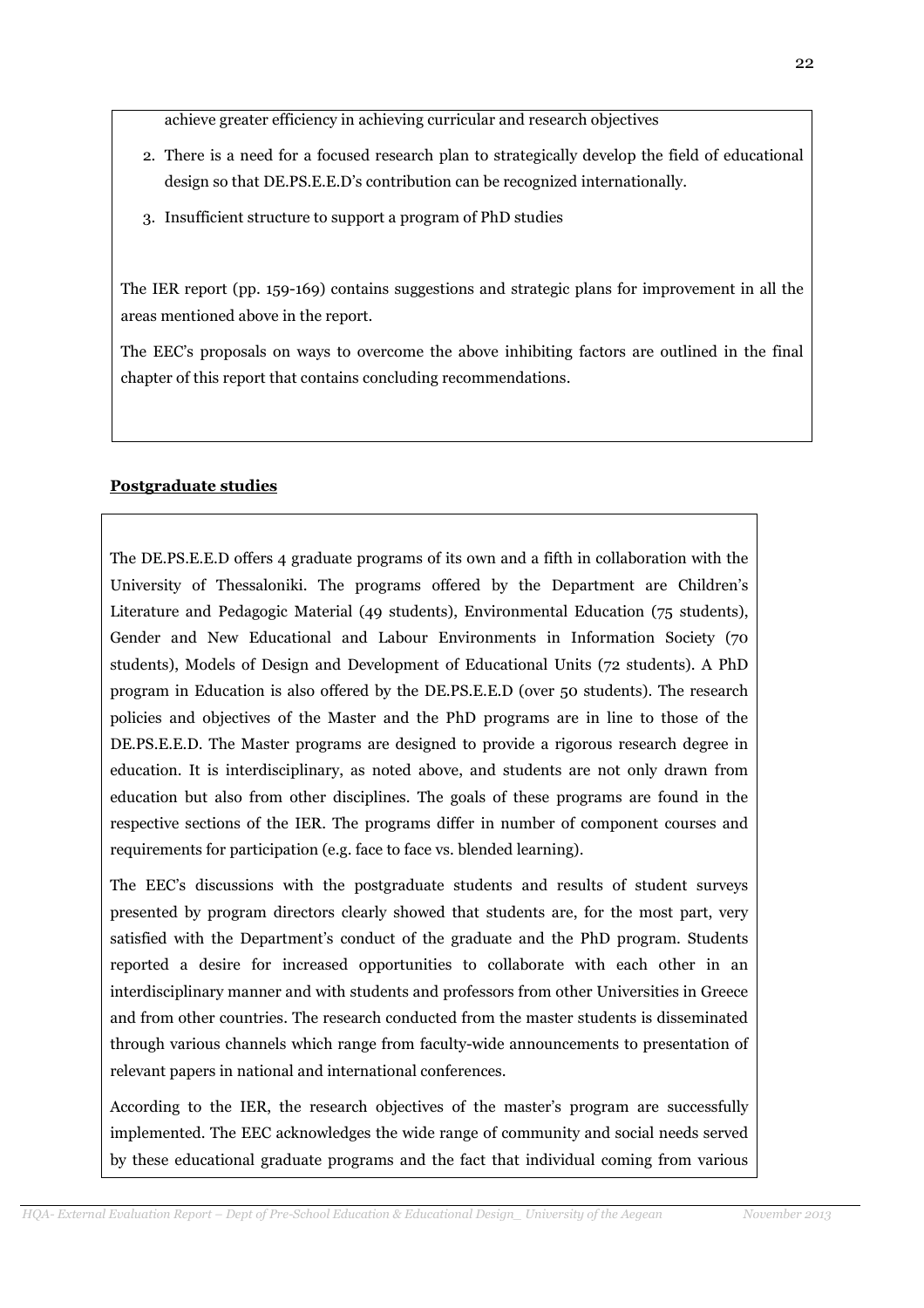fields (e.g. lawyers, architects, priests, police officers, agronomists) take advantage of these opportunities take advantage of these opportunities and bring benefits to their sectors of the community. The EEC also realizes the hard work undertaken by faculty members to meet the needs of those programs.

However, the EEC is concerned with the large number of students for each member of the academic staff, and the heavy responsibility of supervision such a large number theses. The EEC has also noticed the great variability in quality of theses, while the average grade point averages on graduation are extremely high overall.

# F. Final Conclusions and recommendations of the EEC

For each particular matter, please distinguish between under- and post-graduate level, if necessary.

Conclusions and recommendations of the EEC on:

- The development of the Department to this date and its present situation, including explicit comments on good practices and weaknesses identified through the External Evaluation process and recommendations for improvement:
- The Department's readiness and capability to change/improve
- The Department's quality assurance.

In the IER and during the site visit the EEC found the following to be strong elements of the DE.PS.E.E.D:

- 1. The development of educational design competencies in DE.PS.E.E.D's coursework provides its graduates with a strong preparation for systematically approaching a wide variety of educational issues and challenges.
- 2. The DE.PS.E.E.D prepares students to become effective pre-school teachers in a multicultural, technologically advanced society.'
- 3. The considerable number of graduates of the DE.PS.E.E.D who successfully participate in the Master and the PhD program of the DE.PS.E.E.D as well as in graduate programs of other Universities in Greece and abroad.
- 4. The considerable number of academics participating in conferences irrespective of the lack of financial support.
- 5. The development of strong collaborations with a wide range of social, cultural and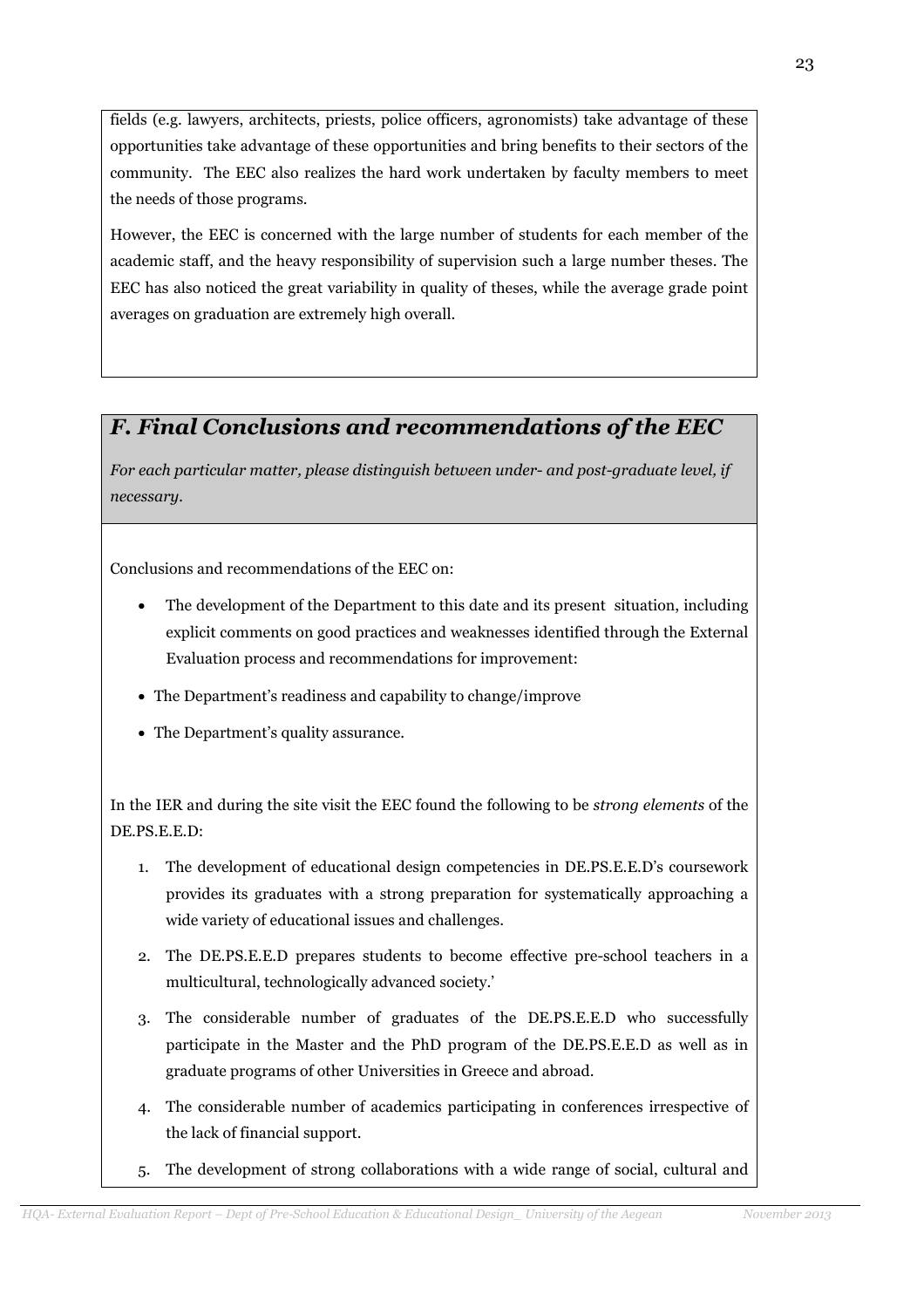productive organisations.

- 6. The collaboration of the academic staff of the DE.PS.E.E.D in running research projects and publishing joint papers disseminating the results of these projects.
- 7. The fact that academic staff encourages students to participate in research projects and that a relatively high number of students is involved in projects of the DE.PS.E.E.D.
- 8. The extensive efforts of the faculty to respond to the needs of large number of students, irrespective of deficient infrastructure (e.g., computer and science labs)
- 9. The wide range of extra-curricular activities offered
- 10. The efficient and enthusiastic contributions of administrative and technical personnel under difficult conditions.

The EEC found the DE.PS.E.E.D to be challenged in terms of:

- 1. Being situated in an island the DE.PS.E.E.D must continue to find ways of attracting academics and students;
- 2. The inadequacy of facilities, presents an inhibition to quality teaching and learning;
- 3. The budget constraints relating to staffing, resources, infrastructure, and teaching and learning materials, access to the library all require additional effort to produce the expected learning and research outcomes of the DE.PS.E.E.D
- 4. Insufficient conceptual and organizational structure in the PhD studies
- 5. Absence of a systematic academic counselling system.
- 6. Limited mobility of student and academic staff
- 7. Over demanding academic workload for students
- 8. Confusion created by continual changes in legislation

The EEC expresses deep appreciation for the contribution of the DE.PS.E.E.D to this evaluation and wishes them every success in their future development. Accordingly, having completed this review and given due consideration to the findings, the EEC recommends the following for the attention and redress by the Ministry of Education, the UoA and the DE.PS.E.E.D.

#### The EEC recommends that: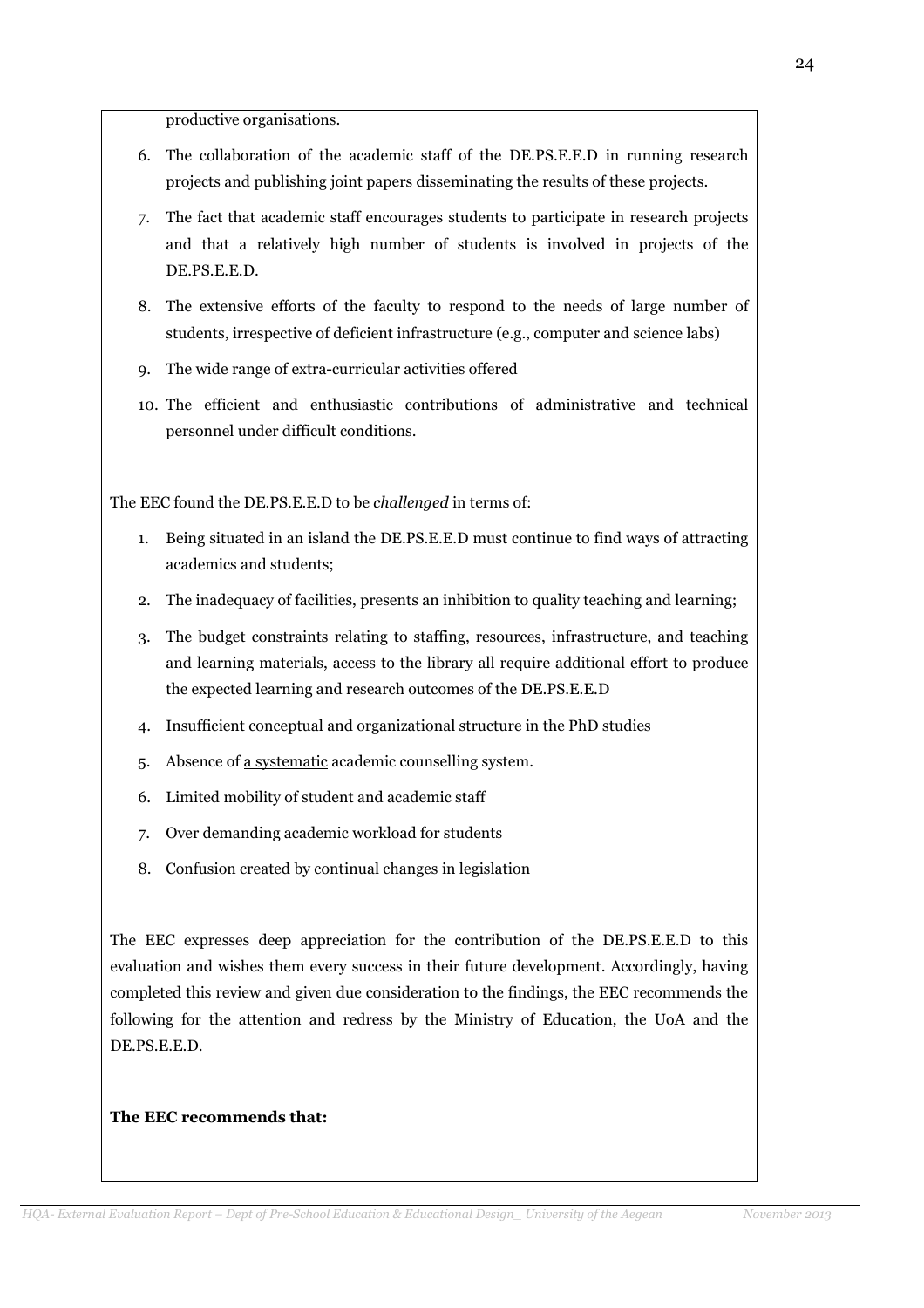|    | 1.1.1                                                                                                                           | Identifying critical professional competencies in design, implementation<br>and evaluation                                                                       |  |
|----|---------------------------------------------------------------------------------------------------------------------------------|------------------------------------------------------------------------------------------------------------------------------------------------------------------|--|
|    | 1.1.2                                                                                                                           | Testing and refining the program through on going empirical research                                                                                             |  |
|    | 1.1.3                                                                                                                           | Continuous program improvement through sharing of methods and<br>results with the international research community                                               |  |
|    | 1.1.4                                                                                                                           | Sharing methods and results with the international research community                                                                                            |  |
|    | 1.1.5                                                                                                                           | Becoming a world centre for developing such educational professionals                                                                                            |  |
|    |                                                                                                                                 | 1.2 Course offerings need to be evaluated in an ongoing fashion so that they most<br>efficiently lead to the realization of the department's broad objectives    |  |
|    |                                                                                                                                 | 1.3 Exemplary educational materials for pre-school education should be developed<br>with an emphasis on educational design aspect                                |  |
| 2. | The DE.PS.E.E.D should redesign the program of undergraduate studies<br>taking into account the rationale of the ECTS approach. |                                                                                                                                                                  |  |
|    | bibliography.                                                                                                                   | 2.1. Describe the courses following the ECTS format by more analytically indicating<br>learning outcomes, workload, subject matter, evaluation procedures and    |  |
|    |                                                                                                                                 | 2.2. Reallocate ECTS in the current course offerings. This can result in a reduction in<br>the number of required courses.                                       |  |
|    |                                                                                                                                 | 2.3. Structure the program of study by semester in such a way that it becomes<br>evident which courses are prerequisites of others                               |  |
| 3. |                                                                                                                                 | The program of graduate studies should be redesigned taking into<br>account the following:                                                                       |  |
|    |                                                                                                                                 | 3.1 The need for explicit standards of quality that faculty and students will use in<br>developing, evaluating and grading theses in each program                |  |
|    |                                                                                                                                 | 3.2 The total number of students accepted each year into graduate programs must<br>accord with what is feasible in providing all necessary services to students. |  |
|    | following:                                                                                                                      | 3.3 A PhD program of studies should be developed that is characterized by the                                                                                    |  |

# 1. Extensive work needs to be done in restructuring the curriculum and the program of study (at undergraduate level).

Departments educational design model including:

1.1 Develop a research and competency based program for educators based on the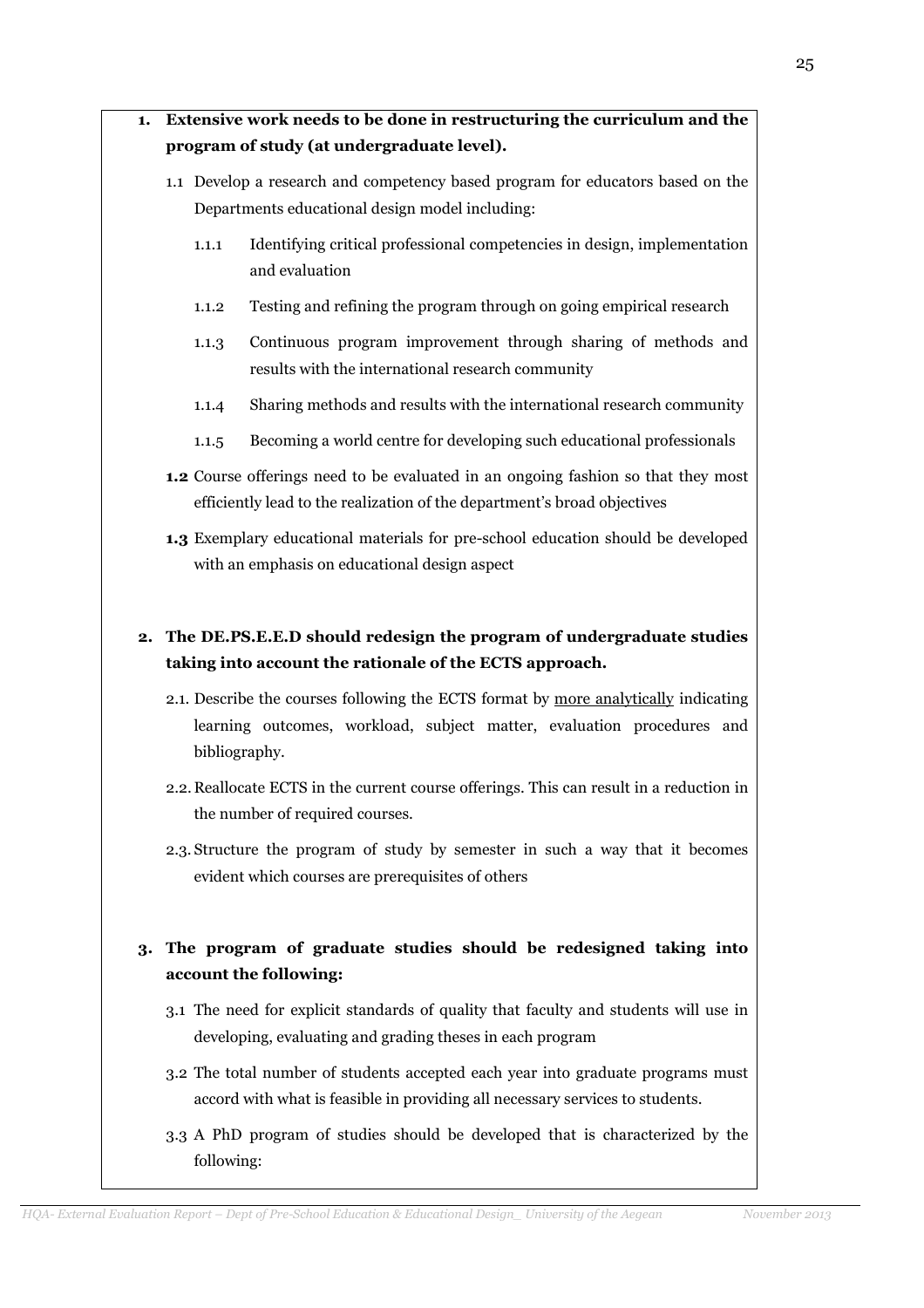- 3.3.1 A clear philosophy of PhD studies with goals, procedures and methods of evaluation
- 3.3.2 Seminars/courses for research methods and specialized topics
- 3.3.3 Promotion of activities that will lead to integration of the program with the international research community
- 3.3.4 Standards of Quality for dissertations and procedures for applying the standards uniformly
- 3.3.5 The total number of students accepted each year into the PhD program must accord with what is feasible in providing all necessary services to students.
- 4. The Ministry of Education has to provide the financial means to the DE.PS.E.E.D for appointing academics and supporting research.
	- 3.1. The number of courses and the student-teacher ratio requires additional academic personnel especially in areas that are not well covered in the current program of study.
	- 3.2.Academics and PhD students should be entitled to financial support in order to present their research findings in well-respected international conferences

# 5. The DE.PS.E.E.D has to develop mechanisms to monitor the effective implementation of the curriculum.

- 5.1 A maximum number of students per-course should be established.
- 5.2 Academic advisors should be actively involved in guiding students in selecting their courses and dealing more effectively with the demands of each course.

### 6. The inadequate facilities must be addressed as a matter of urgency.

- 6.1 The Ministry of Education should provide the necessary means so that the Department can overcome inadequacies in facilities.
- 6.2 The DE.PS.E.E.D should enrich its library with more up to date teaching material, books, international journals and other educational electronic material. On line facilities for the faculty staff and students should also be provided.

# 7. The DE.PS.E.E.D should develop a policy and take actions to improve the quality of student assessment.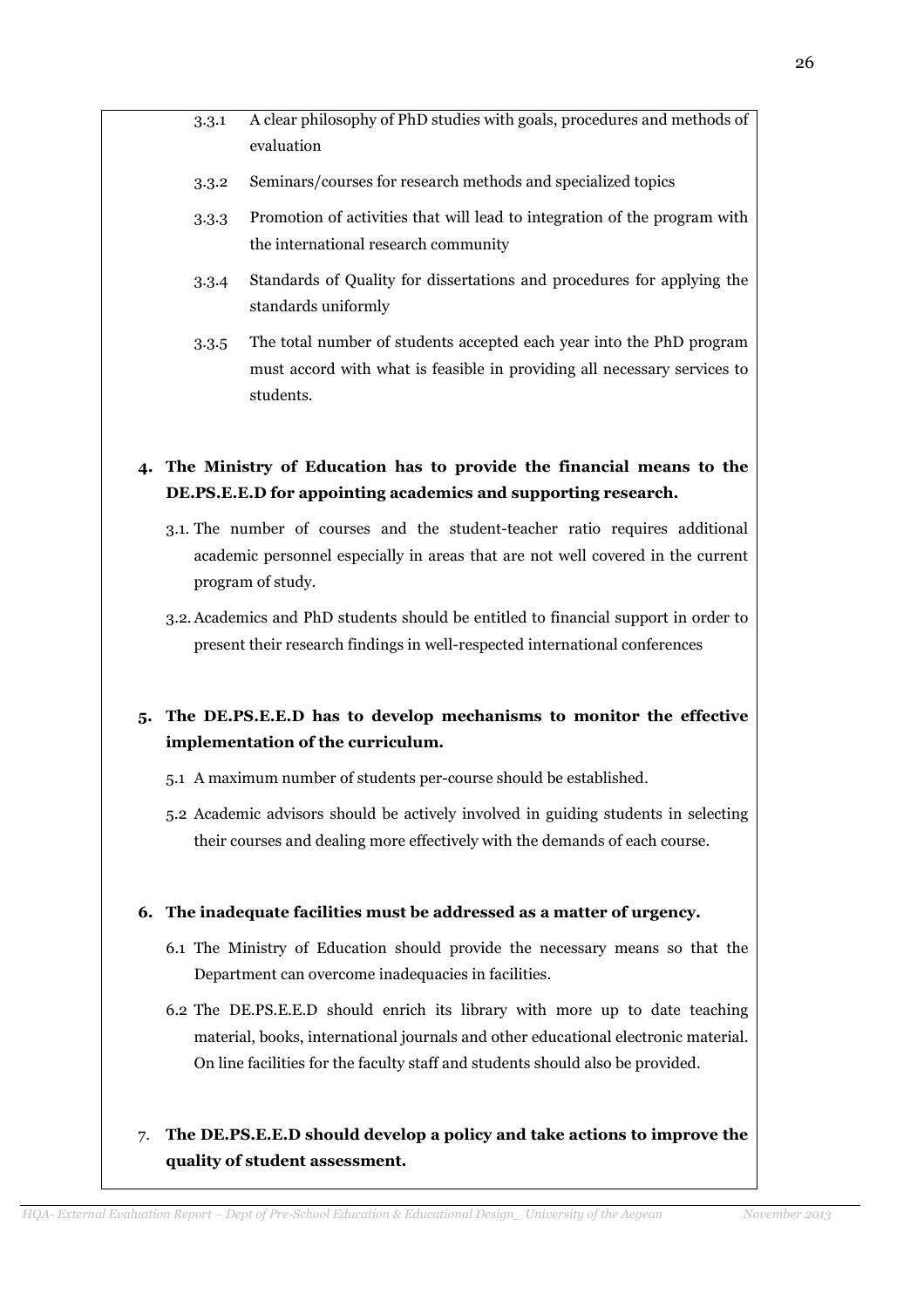7.1 In addition to examinations given for purposes of program admission, completion and grading, faculty should conduct ongoing formative assessment of the extent to which students are attaining the course's learning objectives and use that information for program improvement.

8. The EEC recommends that the DE.PS.E.E.D should take actions to promote research in education:

- 8.1 Give more emphasis to basic research that will make a significant contribution to theory development and testing, as well as to upgrading of the research status of the DE.PS.E.E.D.
- 8.2 Encourage international dissemination of research findings.
- 8.3 Collect information on the publication and citation record of each faculty member and upload them on its web page.
- 8.4 Establish an Internal Human Research Ethics Committee charged with the oversight and decision-making of all research in the Department
- 8.5 Set up and employ internal standards for assessing the quality of faculty and student research.

### 9. Budget constraints on staffing to be addressed.

- 9.1 The number of faculty, administrative and technical staff must be increased to adequately support the work of the Department
- 9.2 The Administration of the UoA must support the Secretariat staff in personal career development so that they can fulfill their mission to provide high quality services to the students and the academic staff as the IER indicates.